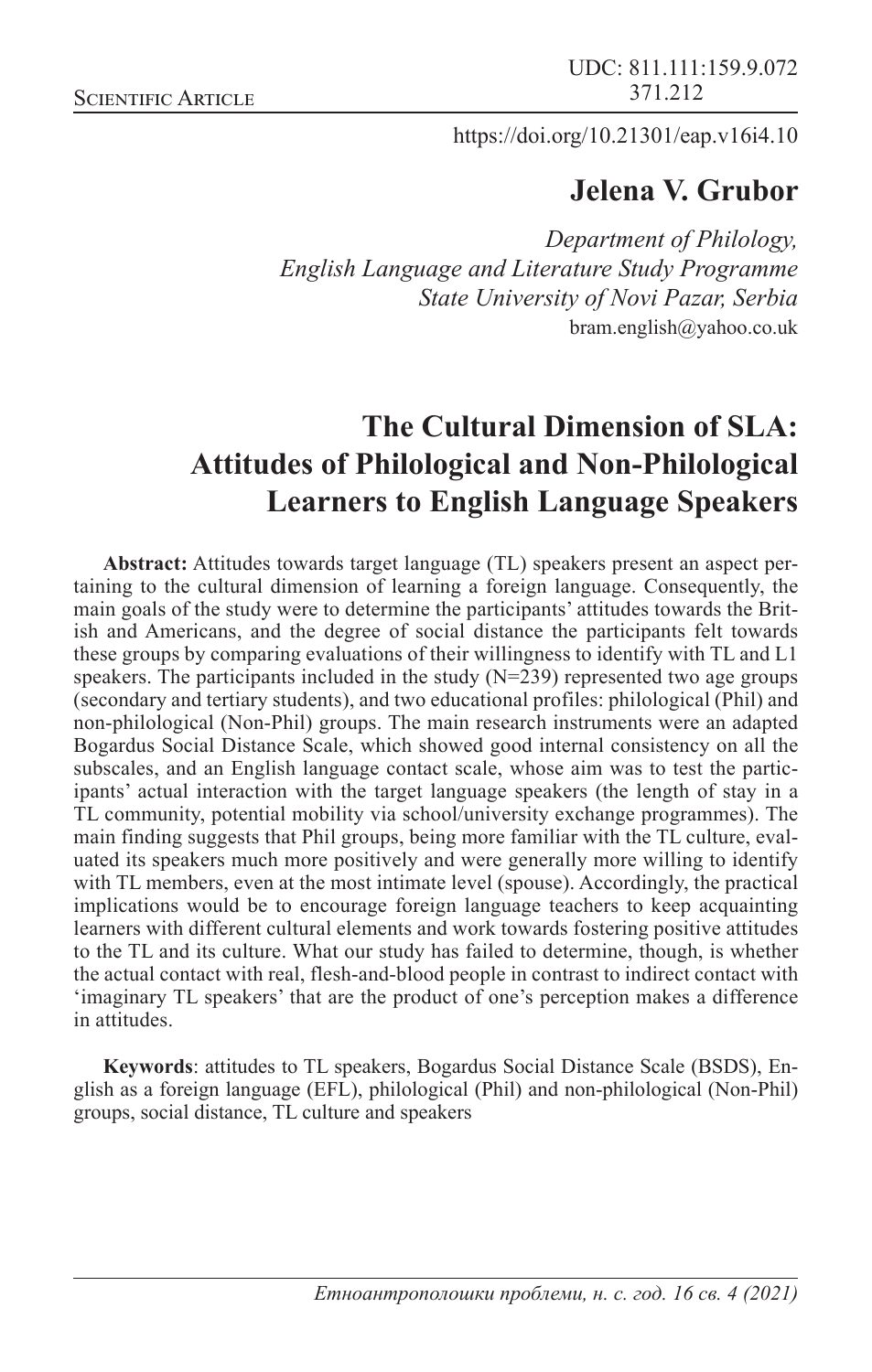# Introduction

"[i]t would be nice if we are studying the language to know a bit more about the country and what people are like there" (Jones 2000, 158)

Learning a second/foreign language (L2) appears to hold a special place in school education (Dörnyei 1994; Ellis 1990; Gardner 2007; Grubor 2015, 2021a). What it has in common with other school subjects is the *cognitive dimension*, which may be typified by their aptitude, memory capacity, type of intelligence (cf. Gardner's Multiple Intelligences Model) etc. It also shares with the other subjects the *affective dimension*, which may be associated with how learners feel in or about English classes, learning that language and the like. It may also involve the *social dimension* through forming specific communities of practice (CoP) that may be constructed in classes, in-school, or out-of-school, consequently joining learners in specific social groups (e.g. chemistry group, maths group, L2 group etc). These groups can be both formal (e.g. school projects, class engagement, extra-curricular activities), and informal (e.g. a group of 'think-alikes'). What makes L2 learning and L2 classes different from all other subjects is the *cultural dimension*. Second language acquisition *does* involve the target language (TL) indeed, but also target speakers and their culture(s) that is/are manifested through the language. The former relates to acquiring the language system (pronunciation, grammar, lexis, functional language, discourse), and language skills (Scrivener 2015), and the latter to TL lifestyle(s), attitudes, foods, folklores (Kramsch and Zhu Hua 2016), their mentality, customs, literary and artistic works, which are all the product of historical, geographical, social and political circumstances that may have influenced the way TL speakers are (like).

Culture may be seen as "membership in a discourse community that shares a common social space and history, and common imaginings" (Kramsch 2001, 10), or within intercultural studies as the knowledge, motivation, and skills needed to interact successfully with members of different cultural backgrounds (Byram 1997). The importance of this dimension is recognised by scholars, practitioners and leading ELT publishers. Since cultural sensitivity is crucial for language acquisition (Pérez-Vidal 2017), many English textbooks include 'culture corners' (i.e. historical, social, literary content, popular culture etc). Furthermore, they provide audio materials with a wide range of speakers and accents, contents with a large array of customs, geographical locations, and many other culture-specific qualities, all with the aim of bringing TL speakers with all their cultural 'possessions' (language inclusive) closer to L2 learners.

According to Edward T. Hall (1981), there are surface or conscious cultural elements to consider (e.g. food, language, customs) and deep or unconscious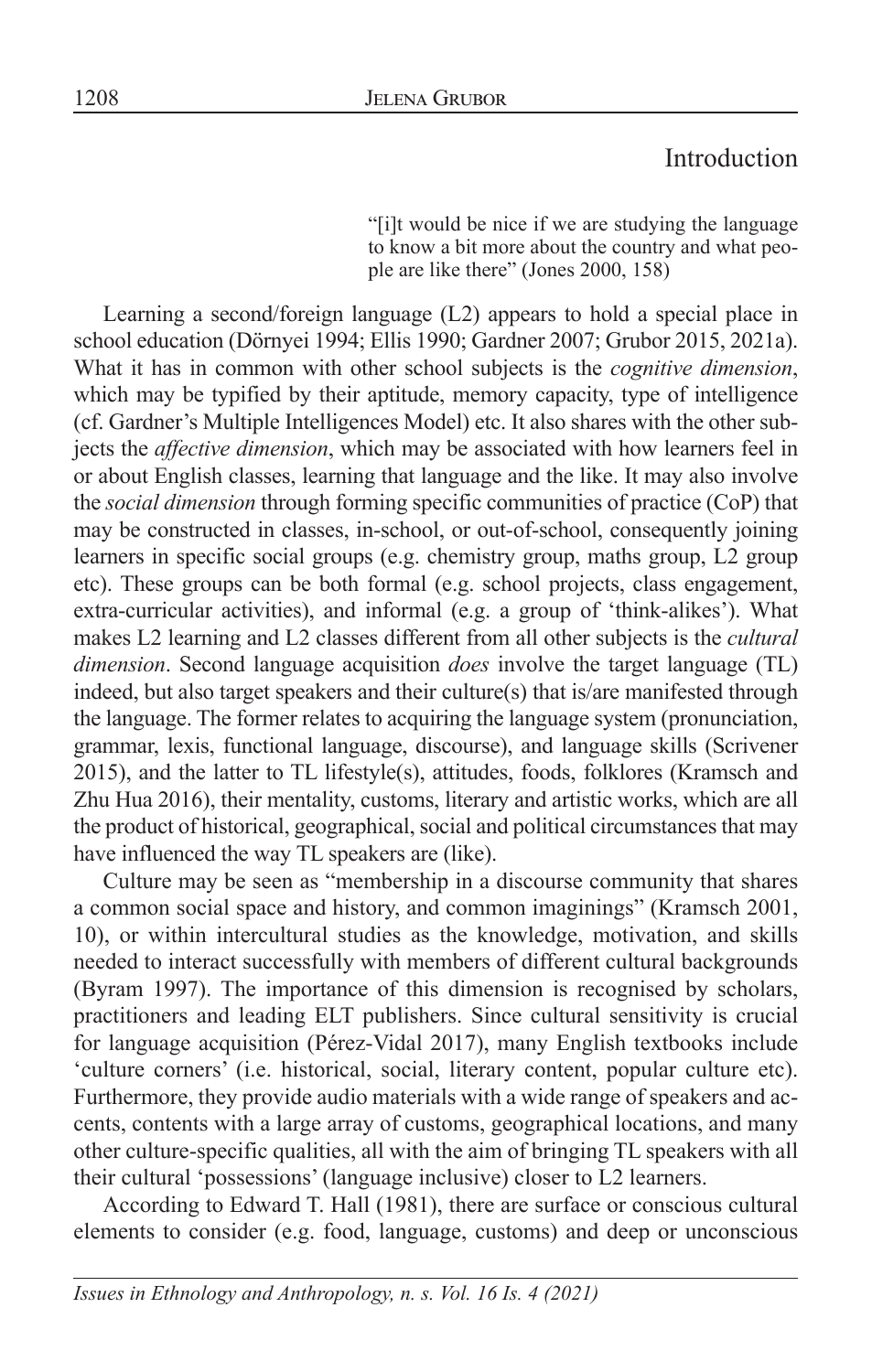ones (sets of beliefs, values, perceptions). Acknowledging the possibility of the existence of an endless list of 'cultural' factors that may be relevant to second language acquisition (SLA) or foreign language learning (FLL), our focus will be on the latter (i.e. the participants' beliefs and values manifested through their attitudes to TL speakers). The reason behind this lies in the fact that these may influence L2 students' attitudes to every individual factor relating to L2, on the one hand, and other complex factors, such as attitudes to the L2 itself and/ or learning it, on the other. More precisely, students form attitudes towards L2 speakers and they may project them onto the L2 itself because they are exposed to the L2 and cultural contents closely related to its speakers.

Bearing in mind the fact that English and Serbian cultures differ significantly, we may assume that learners compare their culture (Self) with that of L2 (Other, or more specifically, culturally foreign Other). Accordingly, our main research question is to determine the extent to which the participants are ready to identify with the TL speakers, the British and Americans in specific.

#### Social Distance and SLA

Since we set out to explore how Serbian L1 speakers evaluate their own L1 culture through their speakers, members of the L1 language community, and L2 culture through evaluating TL speakers, including the two most widely spread L1 varieties of English, we need to introduce the main theoretical concept, namely *social distance*. The social distance concept typically reflects "the affective and cognitive proximity of two cultures which come into contact within an individual" (Brown 2014, 188). In general, there are two main reasons why researchers may set to investigate social distance in terms of SLA or FLL. On the one hand, there are authors who maintain that L2 learners may not develop an affinity for TL speakers, in which case the learners develop both social and psychological distance (Gass and Selinker 2008). On the other hand, it is a common belief in sociolinguistic circles that when speakers evaluate a language, they evaluate their speakers at the same time (Bugarski 2003; Edwards 1982), and the other way round. When the L1-L2 contact is of a direct type, as is in the context of bilingualism, the connection is likely to be straightforward, since L2 or 2L1 speakers establish immediate contact with real, flesh and blood people.<sup>1</sup> In support of this idea, different models and theoretical frameworks based on the idea that L1 speakers compare their culture with L2 culture have been devised in the SLA

<sup>&</sup>lt;sup>1</sup> In bilingual studies, a difference is made between L2 and 2L1 speakers, whereby the former refers to "sequential bilinguals/second language [speakers] (L2)", whereas the latter denotes "simultaneous bilinguals from birth" (Scherger 2019, 96), i.e. individuals acquiring two languages of equal status in parallel.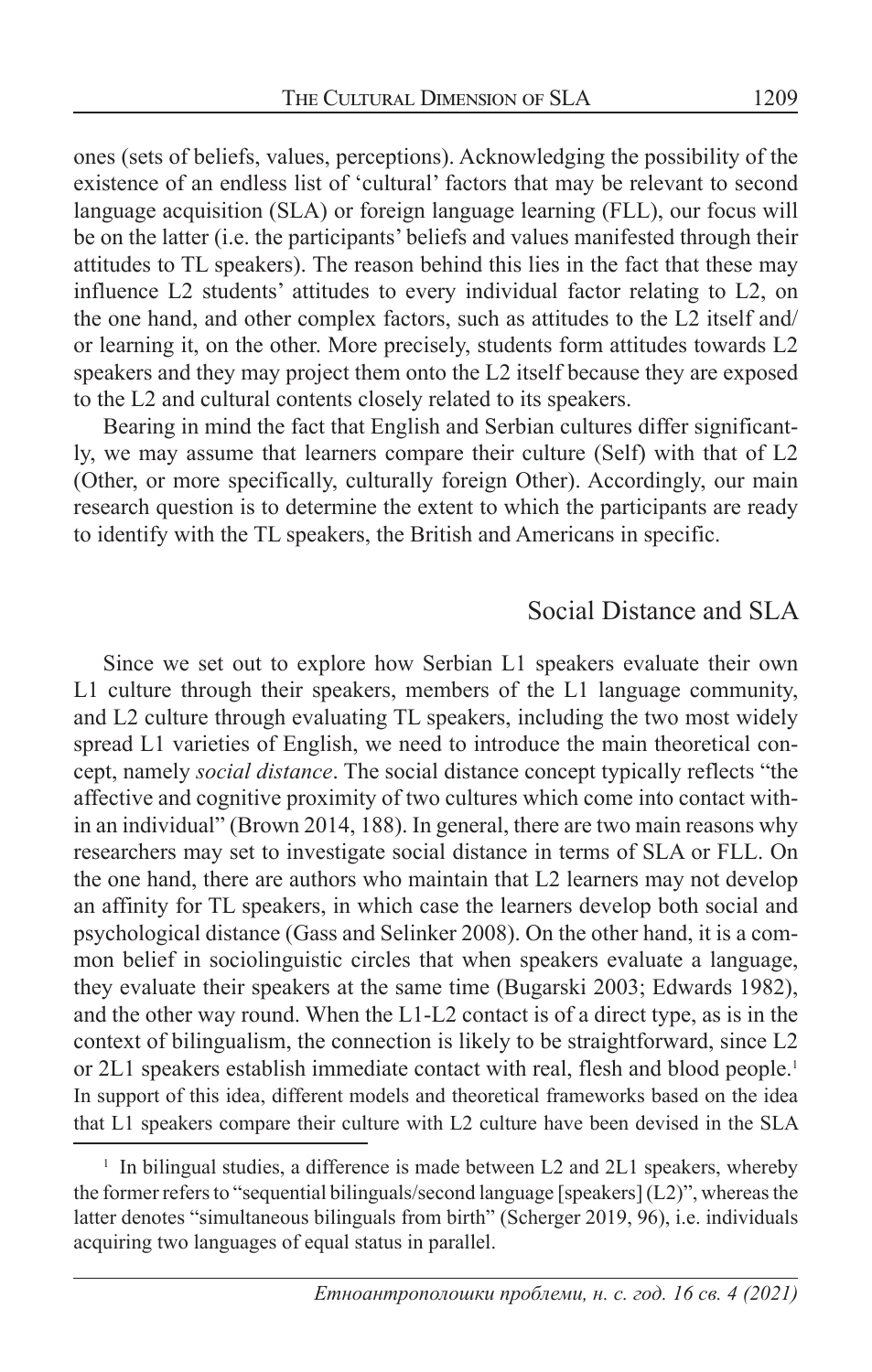context (cf. below). This may not be the case with FLL, where the contact is typically and/or predominantly indirect. This contact being established on an abstract plane, what learners most likely have in mind is 'imaginary' TL speakers, with the formed images being shaped by the learner's perception. Consequently, the product of different types of interaction that learners develop with TL and its culture can be arranged on a continuum with *distanc*e and *integration* at the two opposite ends.

In the context of SLA, the theoretical models based on the social distance concept were developed in the 1980s. One of them is the *acculturation model*, which assumes that the learning difficulty becomes greater if the distance is larger (Schumann 1978, 1986). In other words, "factors governing the social distance between the L2 learner and the target language community influenced the likelihood of the learner acculturating (i.e. becoming a member of the target-language community)" (Ellis 2015, 30). Therefore, distance reflects the dissimilarity between cultures, and constitutes an impediment to language learning, while integration may lead to group assimilation, acculturation or preservation. Since it is not feasible to measure actual social distance, some authors put forward the idea of *perceived social distance* (Acton 1979). In essence, the actual dissimilarity between cultures is irrelevant since students' reality is based on their subjective interpretations of it, and hence is not necessarily true. Differently put, their acculturation is dependent on the way they perceive their own culture in relation to the TL culture, and contrariwise. According to this model, learners need to keep optimal distance, which is not at either end of the continuum. Another model is Brown's *optimal distance model of SLA* (1980), which presupposes that language learning is not only biologically and developmentally determined, but also socioculturally. Brown contends that learners have an optimal chance to become fluent L2 users when the interaction between language and culture reaches an optimal level. This (optimal) level of acculturation (i.e. *culture stress*) provides the optimal cognitive-affective tension, which consequently exerts the necessary pressure to acquire the L2. Finally, the *socio-educational model*, a broader model of second language acquisition, assumes the *integrativeness* concept, or L2 learner's willingness to identify with members of the target language group (Gardner 1985). This model focuses on classroom settings and aspires to connect the social and psychological dimension of L2 learning, assuming that apart from learning a language learners acquire "symbolic elements of a different ethnolinguistic community" (Gardner 1979, 193). The main critique of these two most influential models, Schumann's and Gardner's, is that they are deterministic in that that "[t]here is no allowance for the possibility that learners can themselves influence their social/cultural milieu" (Ellis 2015, 228).

In later research, acculturation, integration, and/or social distance have also been regarded as relevant to SLA, either explicitly or implicitly. Kramsch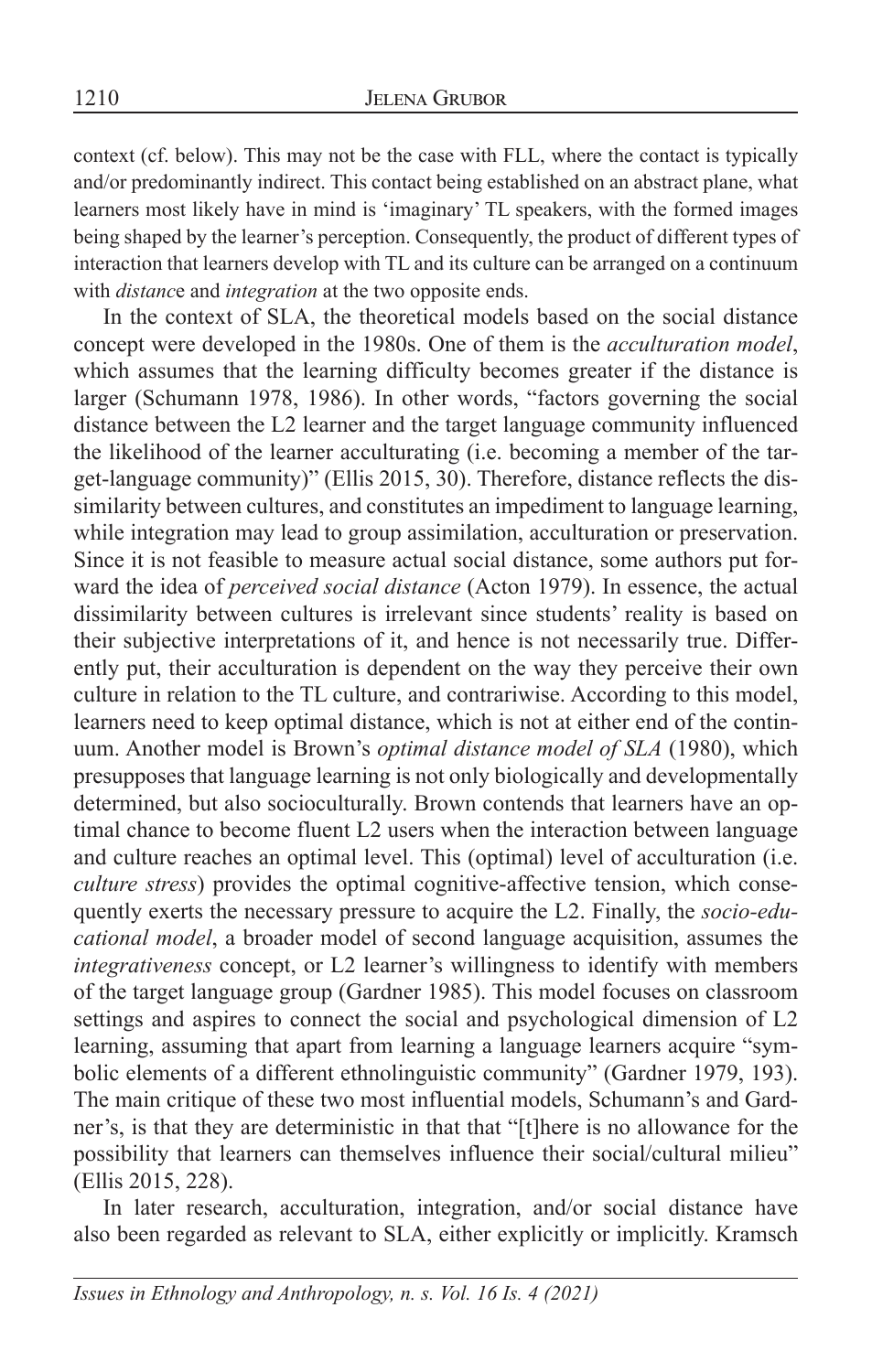(2001) advocates the idea that language learners develop a desire to behave and think like members of TL groups so that they can eventually be appreciated and accepted by these groups. Yashima and Zenuk-Nishida (2008, 569) exploit the *international posture* concept, formulated as "students' interest in participating in an imagined international community", as an alternative to Gardner's integrativeness, but focusing on international communication rather than communication with a specific TL group. Although the idea behind this concept includes other speakers of English and not necessarily native speakers of TL, imagined TL communities can also be at work in this place. In a word, English speakers may develop an L2 identity in line with how they perceive the L2 culture and its speakers. In the context of staying or living abroad, studies within the language socialisation paradigm are concerned with delineating how learners are socialised to become competent TL culture members through language use, and how they are socialised to use TL (He 2011).

Finally, since the social distance concept is connected with affective variables (Gass and Selinker 2008), many authors employed the *attitudes to target language speakers* variable to measure the cultural element of SLA (e.g. Dörnyei, Csizér and Németh 2006; Gardner 2007; Grubor 2012 etc). For example, the ECPS model of L2 attitude formation assumes the cultural dimension (besides educational, personality and social), more specifically, a variable influencing L2 learners' attitudes to L2 learning, which may be measured through attitudes to TL speakers (Grubor 2018a).<sup>2</sup> Since the L2 attitude construct subsumes "systems of various beliefs of an individual, their affective responses and behavioural intentions to perform certain behaviour" (Grubor 2020, 33), its formation is hypothesised to be influenced by the way L2 learners perceive the TL culture and its speakers, among many things. In addition, there are attitudinal scales that include the social distance concept (e.g. the EFLS-ALE scale, which measures attitudes to learning English as a foreign language, includes the nationalism/liberalism factor concerning the influence of English culture on the Serbian language) (cf. Grubor 2012).

Accordingly, to assess the participants' attitudes to English language speakers (ELSs) we employed a modified version of a Bogardus Social Distance Scale (Bogardus 1925; 1933) herein. Despite being 'very old', it is the most widely used scale because "it has a consistent history of use as a measure of interpersonal/intergroup perception over 85 years" (Maurer 2013, 2). In support of this, the entry 'Bogardus scale' generates 210.000 results in the Google search engine, and 24.400 in Google scholars.<sup>3</sup> In sum, this testing scale meas-

<sup>&</sup>lt;sup>2</sup> The ECPS model of attitude formation was briefly addressed in Grubor (2018a) and will be thoroughly elaborated elsewhere.

<sup>&</sup>lt;sup>3</sup> The search was conducted on 12 June 2021.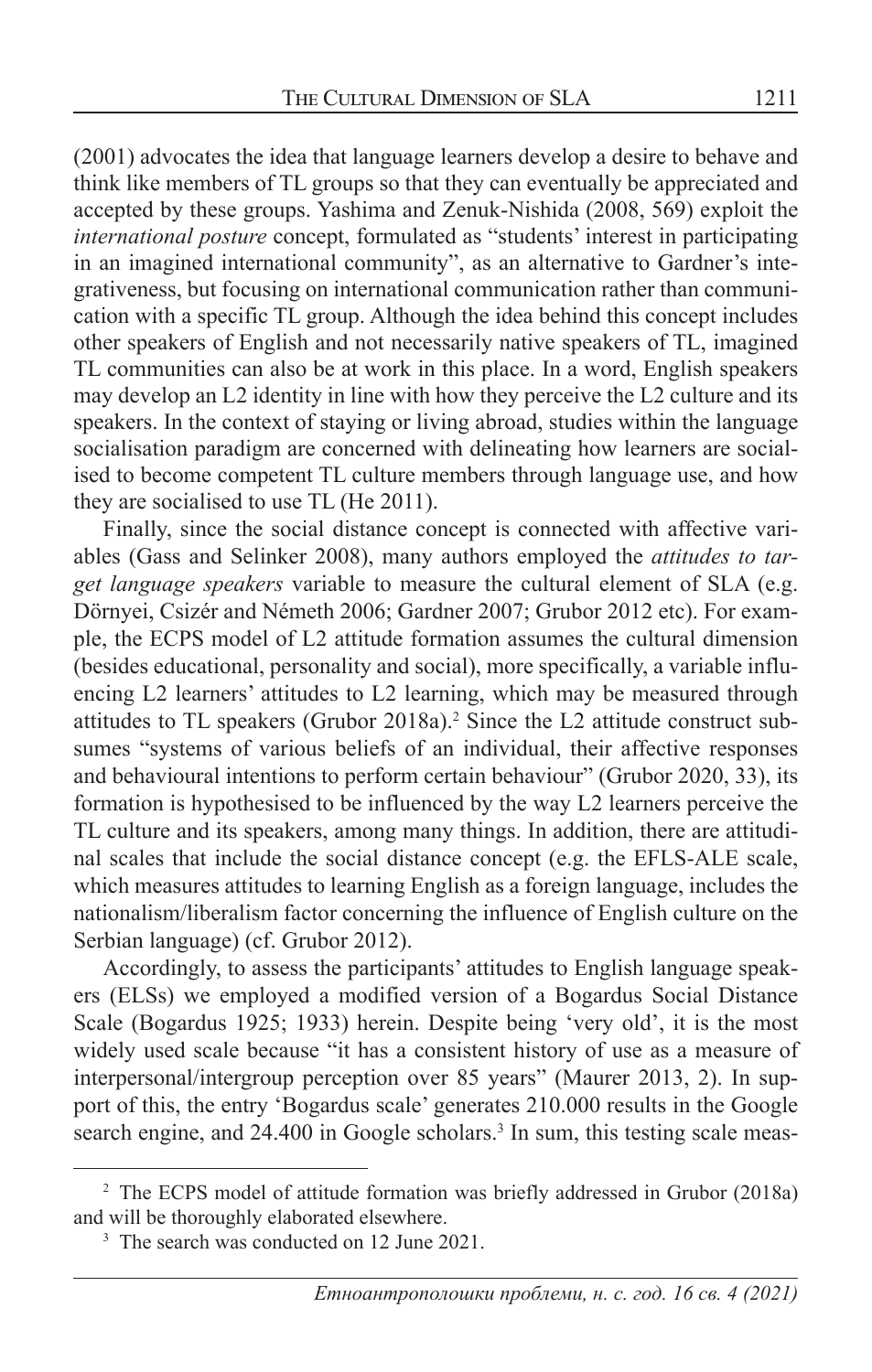ures people's willingness to engage in different types of social contact with different groups, with varying degrees of intimacy, as well as their readiness to identify with these groups' members (Maurer 2013; Vuksanović 2004; Wark and Galliher 2007). Consequently, the general attitude to the two mentioned speech communities (the British and Americans) was measured through various manifestations of the attitude expressed with regard to the interaction levels (Grubor, Hinić and Petrović-Desnica 2011).

In a nutshell, since attitudes towards the speakers of the TL potentially present a dimension pertaining to the 'cultural element in SLA', the main goals of this study are to determine the participants' attitudes towards the British and Americans, regardless of whether these communities are viewed as actual, 'flesh-and-blood' people or imaginary speakers, the product of the participants' perception, and to test to what extent the evaluation of these TL groups differs from the evaluation of L1 speakers.

### Methodology

The current research included secondary school and university population in Serbia for at least two reasons. It is reasonable to assume that these populations are exposed to the English language and its speakers, both in their formal education and everyday life, and are able to discern the characteristics of different social groups and verbally express them, as well as their attitudes, via self-report.

#### *The Sample*

Initially, 250 participants took part in the research, but the responses of 11 participants were excluded due to incomplete submissions. The final sample thus involved 239 participants, aged 16 to 25 (M=18.66, Std=2.02), of both sexes ( $m=74$ ,  $f=165$ ) and included two age groups: (1) secondary school students ( $N=122$ ), aged 16 to 19, and (2) university students ( $N=117$ ), aged 20 to 25. In order to include the participants with different levels of motivation for learning English, we recruited two educational profiles: those having English as their major, i.e. philological group (Phil), and those who had English as one of many school subjects/university courses, i.e. non-philological (NonPhil). Overall, the sample included: (1) secondary school students, at intermediate, upper-intermediate and pre-intermediate levels, attending (1a) philological  $(N=60; m=8, f=52)$ , and (1b) general course  $(N=62; m=32, f=30)$ , and (2) university students, at proficiency and upper-intermediate levels, attending (2a) English language studies (N=53; m=15, f=38) and (2b) Economics (N=64; m=19; f=45).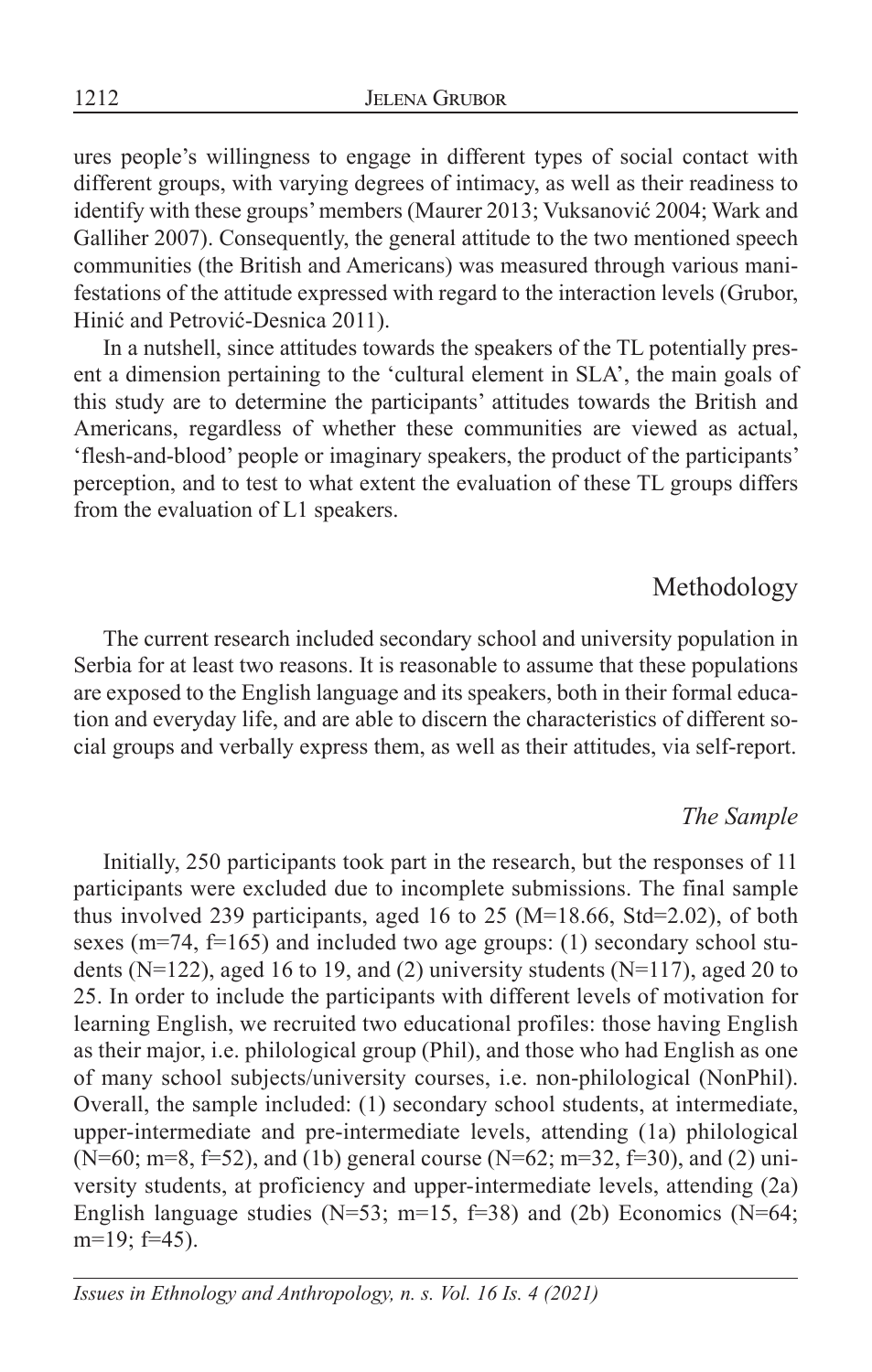#### *Instruments and Procedures*

To determine the participants' background information, we used the following instruments:

- (1) a brief *sociodemographic questionnaire* to gain some general data (age, sex, educational profile),
- (2) an *English language contact scale*, a self-rating scale, to obtain some basic information on the participants' actual interaction with the target language speakers (if they have stayed in TL countries, how long, how often they establish interaction with TL speakers), as well as their potential mobility.4

To assess the participants' attitudes to English language speakers (ELSs), we employed a *Bogardus Social Distance Scale*. The scale was not used in its original, unabridged form. We made some adjustments in line with the context and subject matter of our study. The original scale subsumes seven interaction levels, but the most extreme negative scenario (to have them exiled from the participants' country) was excluded from the current study, as being inappropriate for the setting in which the research was conducted. Thus, we included six levels of social interaction (i.e. intimacy), ranging from the least to the most intimate (e.g. how willing they are to have them as tourists in their country or to enter into marriage with them). Furthermore, we did not use the original two-dimensional scale format (yes-no), but rather a modified five-point Likert-type scale so as to determine subtle differences in scores. The values ranged from *1 I would mind it a lot* to *5 I wouldn't mind it at all* to make the specified type of contact with the stated speech communities. In order to test potential differences in attitudes towards L1 and L2 speakers, the speech communities included were the British and Americans (as the two most widely spread varieties of English, typically learnt at Serbian schools), and Serbians (as members of their own nation). Lastly, one more adjustment was made in line with the age of our participants; namely, 'work colleague' was changed into 'school/university mate'.

Since the assumed levels of intimacy offered in the original scale may not necessarily match our participants' opinions, we had relied on the pilot study conducted by Grubor (2012), since the sample included the same populations. As reported by Grubor (2012), 70 participants sharing the important characteristics of the target population of our study (the same age and educational profile groups) had been tested to establish these groups' standards of intimacy, as was the case with other studies (e.g. Thyne and Lawson 2001). To put it differently, the pilot participants had been given a task to rank the given levels of interaction

<sup>&</sup>lt;sup>4</sup> The grammar school included in the study had an exchange programme with Brno, Czech Republic, and the university was involved in different mobility programmes with different European countries.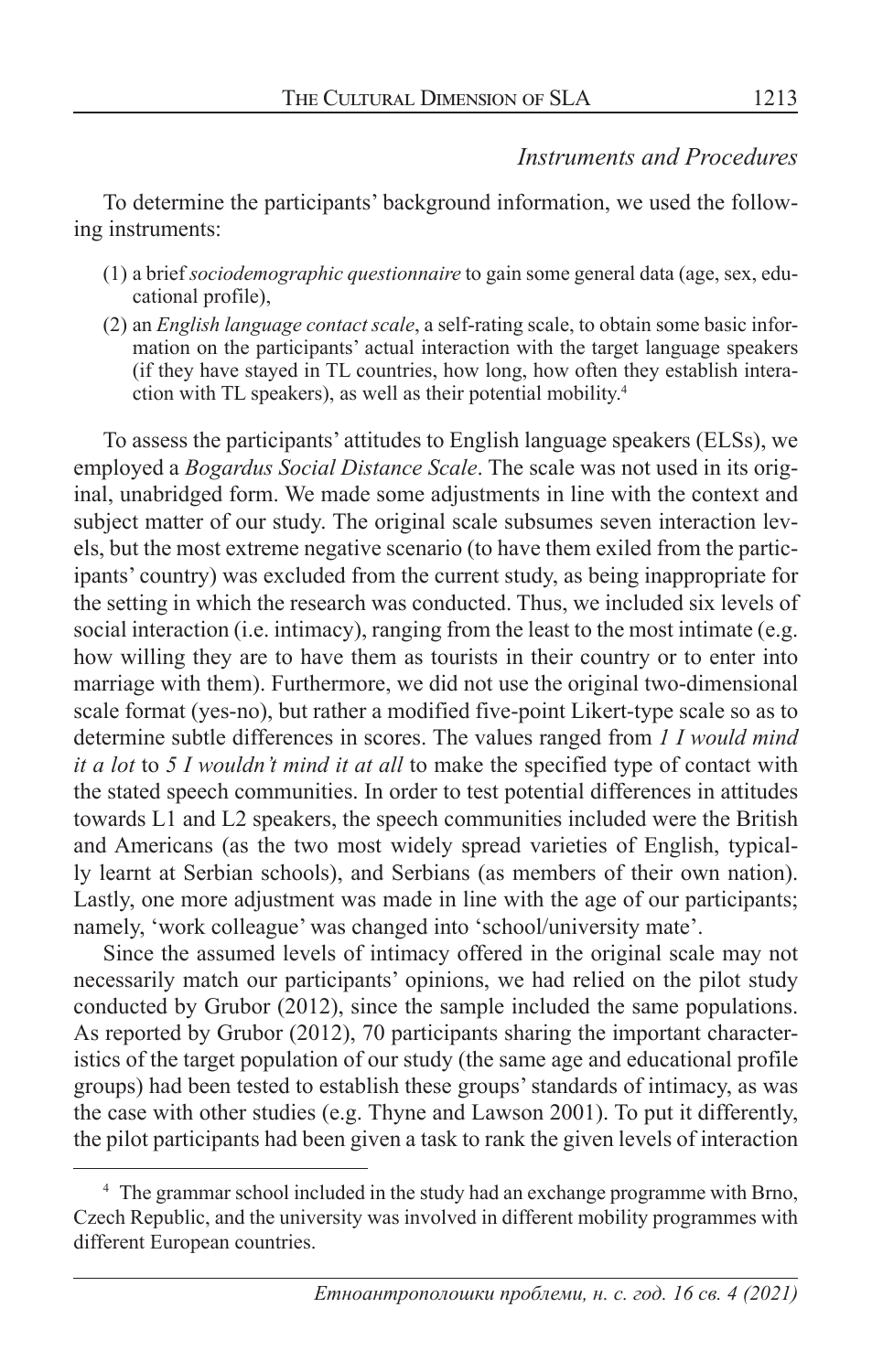from the least to the most intimate, and the mean score of the responses served as the reference point for the interpretation of the data gathered on the scale. Therefore, the data were taken as valid for the target sample since the testing of the participants from our sample might have influenced their responses otherwise. The main findings from this pilot study had revealed that secondary school students made a difference between the levels 'boyfriend/girlfriend', which was intentionally devised for this sample in accordance with their age, and 'husband/ wife'. Since this was not the case with tertiary students, we also excluded the former and left the latter level in the current study to balance the intimacy level in both age groups. Similarly, upon calculating the mean scores of each level, the intimacy level order was established accordingly. The rankings were very similar in secondary school and university students' responses. In specific, the least intimate level according to the pilot sample was reported to be 1 – tourists, followed by  $2$  – citizens,  $3$  – neighbours,  $4$  – school/university mates, and finally the most intimate  $5 - good$  friends and  $6 - spouses$  (husbands/wives). To conclude, the only difference in comparison with the original scale order was to do with neighbours and school/university mates. Nonetheless, the mean scores on the said levels were quite similar in our participants as well.

Finally, the given instructions were taken from the original scale, reading the following guidelines: remember to report your first reactions; your reactions should be reactions to every nation as a group; do not take the best or worst member of the group that you know as a true measure, but think of an overall, typical picture of the entire group. In addition to being instructed to evaluate the TL groups as a whole, through instant responses of their impressions, they were also required to express the degree of willingness to identify with these groups' members on differing levels of intimacy.

#### *Statistical Analyses*

To analyse the gathered data, we performed the following statistical analyses within the statistical programme *IBM SPSS Statistics 21*: descriptive statistics (percentage, means, standard deviation, standard error), one-way ANOVA, paired-samples T test, correlation analysis (Pearson correlation coefficient, r), a scale reliability test (Cronbach's alpha,  $\alpha$ ), effect size (eta squared,  $\eta^2$ ).

#### Results

#### *Attitudes to English Language Speakers*

Prior to presenting the results on the Bogardus Social Distance Scale (BSDS), within the age and educational profile groups, we will first present the scale reli-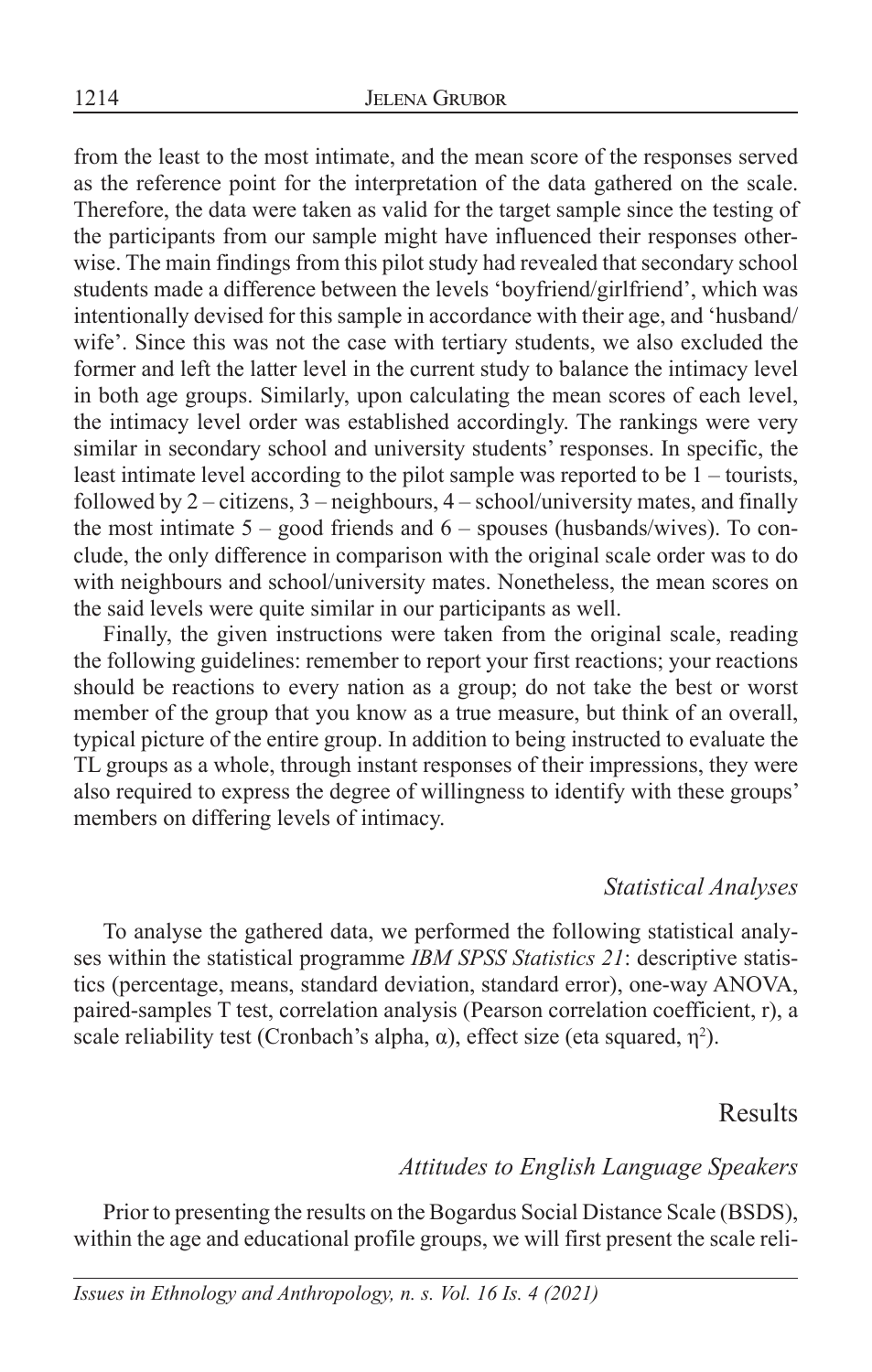ability test. Cronbach's alpha showed high scores on the entire sample ( $\alpha$ =.880), as well as on the subscales (Br:  $\alpha = .780$ ; Am:  $\alpha = .839$ ; Ser:  $\alpha = .825$ ), which supports good internal consistency of the scale employed in this study.

Overall attitudes towards TL speakers were positive in the entire sample  $(M=25.97; SD=3.52; SE=0.23)$ . With respect to the participants' scores, descriptive statistics shows that all subgroups held positive attitudes towards all the tested nations. What can be noticed from the values of standard deviation is that the participants' responses were quite stable, with the scores on the American subscale being somewhat spread and not clustered. Mean scores are given in Table 1.

| Social Distance |           | Philological | General Course |           | Faculty of |
|-----------------|-----------|--------------|----------------|-----------|------------|
| Scale           |           | Course       |                | Philology | Economics  |
|                 | Br        | 28.10        | 25.23          | 27.25     | 25.77      |
| M               | Am        | 27.07        | 24.03          | 26.38     | 25.00      |
|                 | Ser       | 29.13        | 28.63          | 28.42     | 28.72      |
|                 | Br        | 2.78         | 3.61           | 2.24      | 3.17       |
| <b>SD</b>       | Am        | 4.07         | 4.48           | 3.58      | 3.83       |
|                 | Ser       | 1.91         | 2.98           | 2.37      | 1.86       |
|                 | Br        | 0.39         | 0.46           | 0.31      | 0.40       |
| <b>SE</b>       | Am        | 0.53         | 0.57           | 0.49      | 0.48       |
|                 | Ser       | 0.25         | 0.38           | 0.33      | 0.23       |
|                 | Br        | 18           | 11             | 22        | 18         |
| Min             | Am        | 12           | 10             | 16        | 9          |
|                 | Ser       | 22           | 13             | 21        | 24         |
|                 | Br        | 30           | 30             | 30        | 30         |
| Max             | Am        | 30           | 30             | 30        | 30         |
|                 | Ser       | 30           | 30             | 30        | 30         |
|                 | М         | 27.58        | 24.32          | 26.81     | 25.38      |
| TL              | SD        | 3.07         | 3.89           | 2.76      | 3.32       |
| total           | <b>SE</b> | 0.40         | 0.49           | 0.38      | 0.41       |
| (max 30)        | Min       | 19           | 11             | 19.50     | 17.00      |
|                 | Max       | 30           | 30             | 30        | 30         |

Table 1 Attitudes to Br, Am and Ser: Descriptive statistics

Br: the British, Am: Americans, Ser: Serbians

An ANOVA test showed significant differences between groups on the subscales of the British  $(F(3, 235)=11.569; p=.000; \eta^2=.13)$ , Americans  $(F(3, 235)=11.569; p=.000; \eta^2=.13)$ 235)=6.994; p=.000;  $\eta^2$ =.08), but not Serbians.<sup>5</sup> In order to check where the differences lie, we performed a Tukey's *post hoc* test, which showed a significant difference between the students attending philological (PC) and general course (GC) (MD=2.874;

5 Eta squared range: *small* .01, *medium* .06, *large effect size* .14 (Dörnyei 2011; Larson-Hall 2010).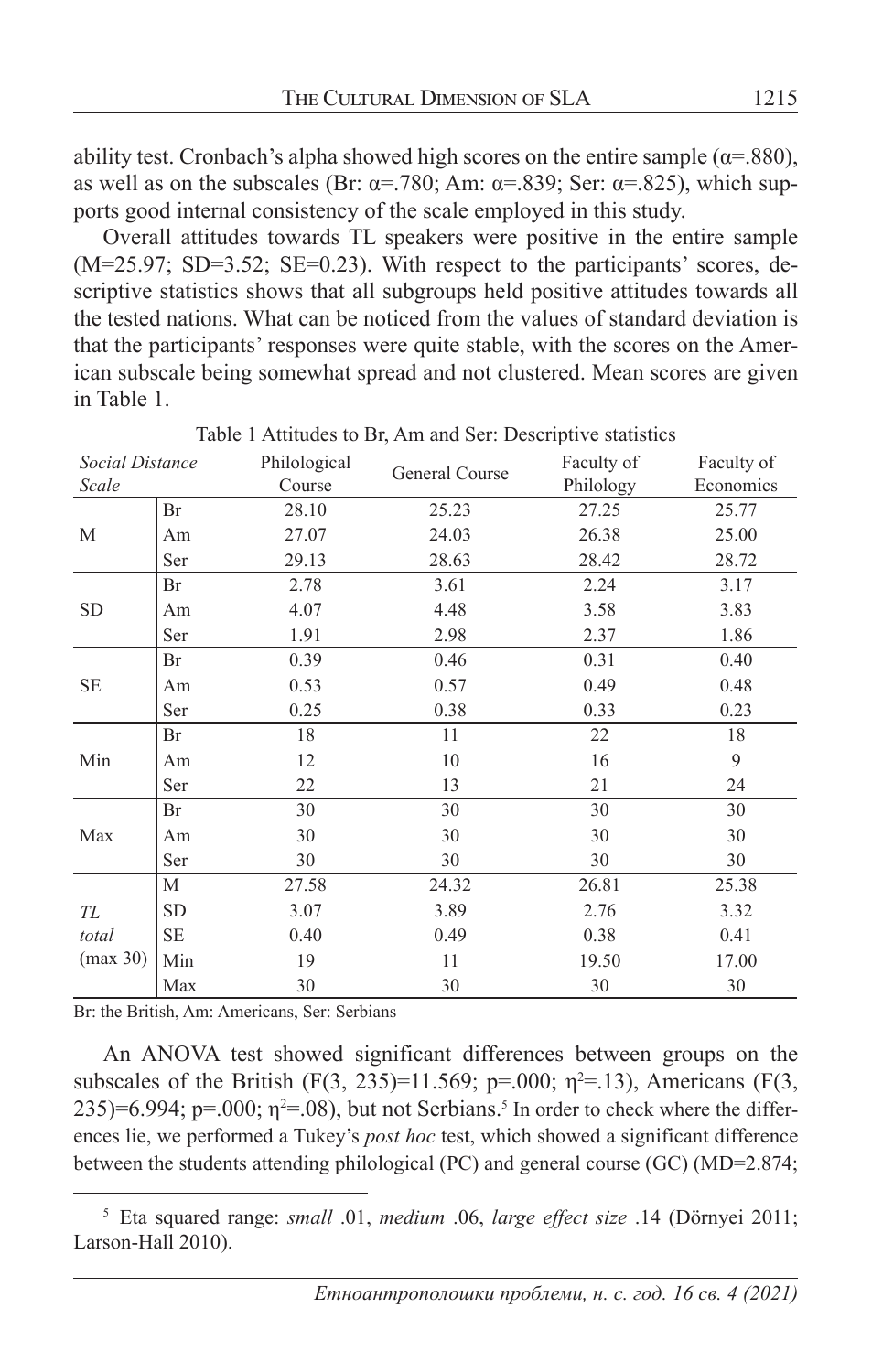1216 JELENA GRUBOR

p=.000), PC and students of Economics (FE) (MD=2.334; p=.000), as well as the English language studies students (FP) and GC (MD=2.019; p=.002). To conclude, a difference was found between Phil and Non-Phil groups in secondary school students but not in university students.

In order to establish whether specific subgroups evaluated members of their nation better than English language speakers, we performed paired-samples T tests within each individual group (cf. Table 2). As illustrated in the table, although a difference was found between the British and Serbians, and Americans and Serbians in all the subgroups, the difference was again much smaller in Phil groups.

| Educational profile         |    | $(I)$ Factor 1 $(J)$ |          |    |      |
|-----------------------------|----|----------------------|----------|----|------|
|                             |    | Factor I             | t        | df | p    |
| Philological Course         | Br | Am                   | 2.442    | 59 | .018 |
| (PC)                        | Br | Ser                  | $-2.707$ | 59 | .009 |
|                             | Am | Ser                  | $-3.784$ | 59 | .000 |
| General Course (GC)         | Br | Am                   | 2.920    | 61 | .005 |
|                             | Br | Ser                  | $-5.620$ | 61 | .000 |
|                             | Am | Ser                  | $-7.160$ | 61 | .000 |
| <b>Faculty of Philology</b> | Br | Am                   | 2.742    | 52 | .008 |
| (FP)                        | Br | Ser                  | $-4.037$ | 52 | .000 |
|                             | Am | Ser                  | $-5.819$ | 52 | .000 |
| Faculty of Economics        | Br | Am                   | 2.662    | 63 | .010 |
| (FE)                        | Br | Ser                  | $-8.264$ | 63 | .000 |
|                             | Am | Ser                  | $-8.262$ | 63 | .000 |

Table 2 Attitudes to Br, Am and Ser: Within-group comparisons

Factor 1: Nation

In terms of the individual levels of the BSDS, the entire sample most positively evaluated social contacts with the Serbians (i.e. their nation), then with the British, and finally with the Americans (cf. Table 3).

| Social contact                    |      | <b>Nation</b> |     |      |     |     |      |     |     |
|-----------------------------------|------|---------------|-----|------|-----|-----|------|-----|-----|
| levels                            | Br   |               |     | Am   |     |     | Ser  |     |     |
|                                   | М    | Min           | Max | М    | Min | Max | М    | Min | Max |
| HUSBANDS/WIVES                    | 3.73 |               | 5   | 3.53 |     | 5   | 4.76 | 3   | 5   |
| <b>GOOD FRIENDS</b>               | 4.49 |               | 5   | 4.34 |     | 5   | 4.87 | 3   | 5   |
| <b>NEIGHBOURS</b>                 | 4.41 |               | 5   | 4.23 |     | 5   | 4.71 | 2   | 5   |
| SCHOOL/UNIVERSITY<br><b>MATES</b> | 4.49 |               | 5   | 4.37 |     | 5   | 4.80 | 2   | 5   |
| <b>CITIZENS</b>                   | 4.54 |               | 5   | 4.45 |     | 5   | 4.82 |     | 5   |
| <b>TOURISTS</b>                   | 4.81 |               | 5   | 4.60 |     | 5   | 4.79 |     | 5   |

Table 3 Mean scores on the BSDS: Social contact levels

An ANOVA test detected statistically significant differences between the subgroups on the individual levels of social contact (interaction), the most significant being on the spouse level (husband/wives), and the least on the tour-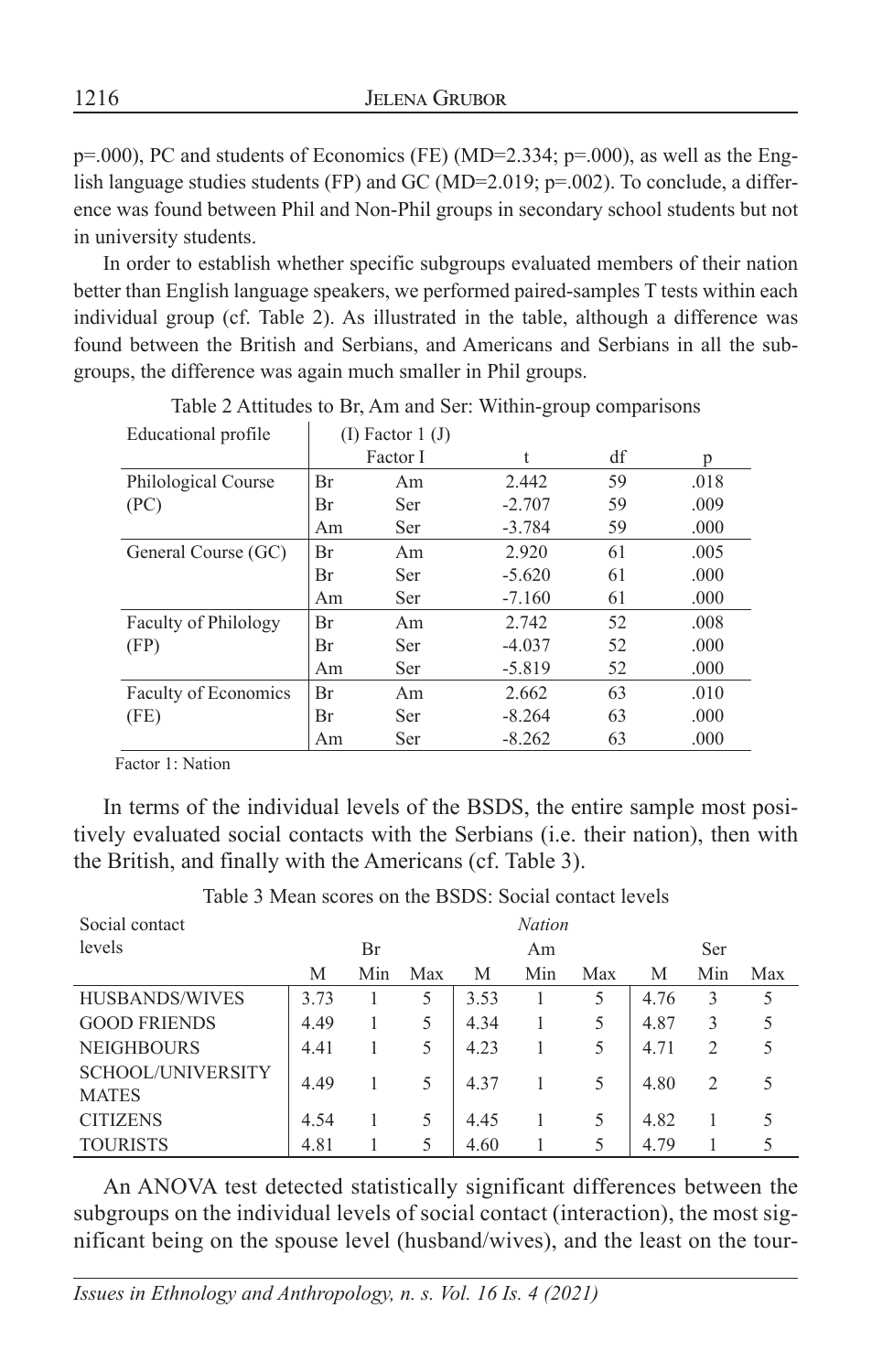ist level, which corresponds with the results obtained in the said pilot study (cf. Table 4). Nevertheless, a difference of large effect size was only detected on the most intimate level, the spouse level, whereas all other differences were of medium effect size (cf. Table 4). A Tukey's *post hoc* test confirmed that Phil secondary school participants evaluated the members of both groups (the British, Americans) much more positively than the Non-Phil group on the spouse level (Br: MD=0.917; p=.000; Am: MD=0.985; p=.000), which was not the case with university students. The differences between educational profiles within the secondary students were also detected on all other individual levels of the BSDS, except for the tourist level in terms of the Americans. However, the MD values indicate that these differences were not so large (*good friends* Br: MD=0.470, p=.002, Am: MD=0.555, p=.004; *neighbours* Br: MD=0.520, p=.005, Am: MD=0.552, p=.021; *school*/*university mates* Br: MD=0.539, p=.001, Am: MD=0.536, p=.008; *citizens* Br: MD=0.297, p=.009, Am: MD=0.414, p=.044; *tourists* Br: MD=0.470, p=.002, Am: MD=0.555, p=.004)

Table 4 Between-group differences on the BSDS: Social contact levels

| Social contact levels          | <b>Nation</b> |      |                |           |      |          |  |
|--------------------------------|---------------|------|----------------|-----------|------|----------|--|
|                                |               | Br   |                | Am        |      |          |  |
|                                | F(3, 218)     |      | n <sup>2</sup> | F(3, 218) | D    | $\eta^2$ |  |
| HUSBANDS/WIVES                 | 8.956         | .000 | .11            | 9.262     | .000 | .11      |  |
| <b>GOOD FRIENDS</b>            | 4.910         | .003 | .06            | 5.328     | .001 | .07      |  |
| <b>NEIGHBOURS</b>              | 4.983         | .002 | .06            | 3.809     | .011 | .05      |  |
| <b>SCHOOL/UNIVERSITY MATES</b> | 5.966         | .001 | .07            | 4.021     | .008 | .05      |  |
| <b>CITIZENS</b>                | 5.501         | .001 | .07            | 4.777     | .003 | .06      |  |
| <b>TOURISTS</b>                | 3.650         | .013 | .05            | 2.827     | .039 | .04      |  |

Finally, concerning the within-group comparisons, paired-samples T tests show similar results as with the overall attitude results. All the subgroups made a difference between their nation and both target nations, most prominently on the most intimate level (spouse), although the difference in Non-Phil groups was at least twice as big as it was in Phil. Overall, the participants seemed to evaluate the British more positively than Americans. In addition, the secondary school students did not make a difference between having a British or an American as a spouse, as university students did. Both Phil groups did not make a difference between having either TL nation as their good friends, as Non-Phil did. As for the last two levels, those of citizens and tourists, for obvious reasons we excluded the comparisons between the TL nations and L1 nation. With regard to these two, when the sample made any difference, it was in favour of the British.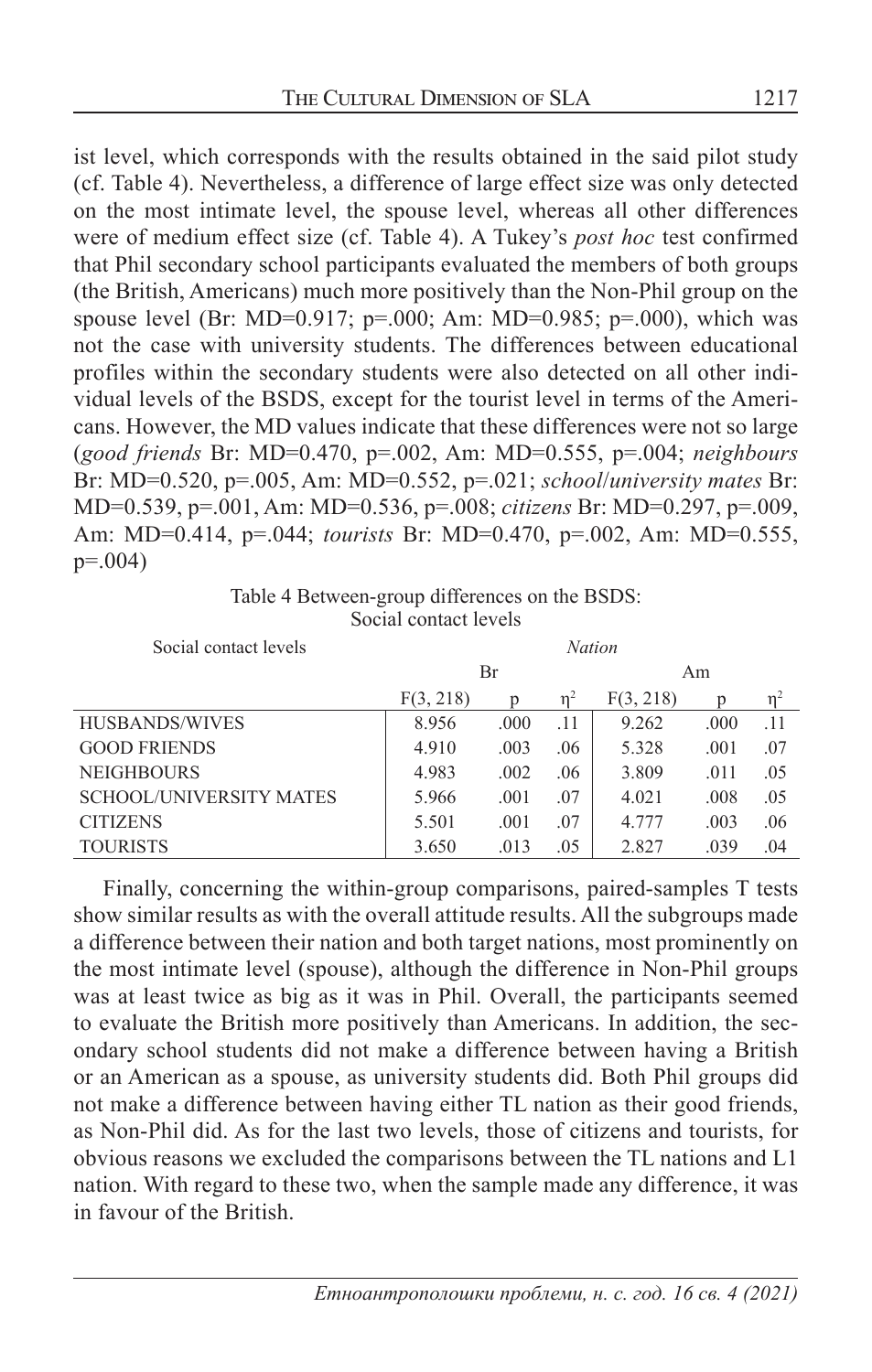| Level                            | Pairs |           | PC $(df=59)$ |            | $GC$ (df=61) |            | $FP(df=52)$  |      | $FE$ (df=63)                                                                                                                                  |      |
|----------------------------------|-------|-----------|--------------|------------|--------------|------------|--------------|------|-----------------------------------------------------------------------------------------------------------------------------------------------|------|
|                                  |       |           | $\mathsf{t}$ | p          | t            | p          | $\mathsf{t}$ | p    | $\mathsf{t}$<br>2.959<br>$-8.828$<br>$-10.479$<br>2.688<br>$-5.167$<br>$-5.854$<br>$\sqrt{2}$<br>$-3.452$<br>$-4.288$<br>$-4.284$<br>$-4.296$ | p    |
|                                  | Br    | Am        |              |            |              |            | 2.033        | .047 |                                                                                                                                               | .004 |
| <b>SPOUSE</b>                    | Br    | Ser       | $-3.756$     | .000       | $-9.342$     | .000       | $-4.276$     | .000 |                                                                                                                                               | .000 |
|                                  | Am    | Ser       | $-4.389$     | .000       | $-10.474$    | .000       | $-5.163$     | .000 |                                                                                                                                               | .000 |
|                                  |       |           | $PC$ (df=55) |            | $GC$ (df=54) |            | $FP$ (df=48) |      | $FE$ (df=59)                                                                                                                                  |      |
| GOOD                             | Br    | Am        |              |            | 2.189        | .033       | $\sqrt{2}$   |      |                                                                                                                                               | .009 |
| <b>FRIEND</b>                    | Br    | Ser       |              |            | $-4.279$     | .000       | $-3.474$     | .001 |                                                                                                                                               | .000 |
|                                  | Am    | Ser       | $-2.592$     | .012       | $-5.775$     | .000       | $-3.358$     | .002 |                                                                                                                                               | .000 |
|                                  |       |           | $PC$ (df=55) |            | $GC$ (df=54) |            | $FP(df=48)$  |      | FE (df=59)                                                                                                                                    |      |
|                                  | Br    | Am        | 2.569        | .013       | 2.355        | .022       | $\sqrt{2}$   |      |                                                                                                                                               |      |
| <b>NEIGHBOUR</b>                 | Br    | Ser       | $-2.187$     | .033       | $-2.816$     | .007       | $\sqrt{2}$   |      |                                                                                                                                               | .001 |
|                                  | Am    | Ser       | $-3.305$     | .002       | $-4.709$     | .000       | $-2.678$     | .010 |                                                                                                                                               | .000 |
|                                  |       |           | $PC$ (df=55) |            | $GC$ (df=54) |            | $FP$ (df=48) |      | $FE$ (df=59)                                                                                                                                  |      |
| SCHOOL/                          | Br    | Am        | $\sqrt{2}$   | $\sqrt{2}$ |              | $\sqrt{2}$ | $\sqrt{2}$   |      |                                                                                                                                               |      |
| <b>UNIVERSITY</b><br><b>MATE</b> | Br    | Ser       | $-2.204$     | .032       | $-4.869$     | .000       | $\sqrt{2}$   |      |                                                                                                                                               | .000 |
|                                  | Am    | Ser       | $-2.814$     | .007       | $-4.997$     | .000       | $-2.274$     | .027 |                                                                                                                                               | .000 |
|                                  |       |           | $PC$ (df=55) |            | $GC$ (df=54) |            | $FP$ (df=48) |      | $FE$ (df=59)                                                                                                                                  |      |
| <b>CITIZEN</b>                   | Br    | $\rm{Am}$ | 2.017        | .049       |              |            |              |      |                                                                                                                                               |      |
| <b>TOURIST</b>                   |       |           | $PC$ (df=55) |            | $GC$ (df=54) |            | $FP(df=48)$  |      | $FE$ (df=59)                                                                                                                                  |      |
|                                  | Br    | Am        | 2.192        | .033       | 2.751        | .008       | 2.294        | .026 |                                                                                                                                               |      |

Table 5 Within-group differences on the BSDS: Social contact levels

 PC (Philological Course), GC (General Course), FP (Faculty of Philology), FE (Faculty of Economics); /: no significant differences

### *English Language Contact Background*

Since the participants' attitudes may well be influenced by the fact whether they establish any kind of contact with TL speakers, we performed a correlation analysis. No significant correlations were found between their general attitude to TL speakers and the number and/or length of stay in TL countries, nor how frequently they conversed with TL speakers or chatted with them online. However, this connection should not be discarded completely since the portion of the sample meeting these criteria was negligible. In sum, our participants did not come into contact with TL speakers in an amount sufficient to make any comparisons and draw any relevant conclusions, therefore there is room to further investigate this connection in some future studies. Finally, the number of students included in any mobility programme was also negligible, which is why we may assume that the international posture variable may not be at work in this sample.

*Issues in Ethnology and Anthropology, n. s. Vol. 16 Is. 4 (2021)*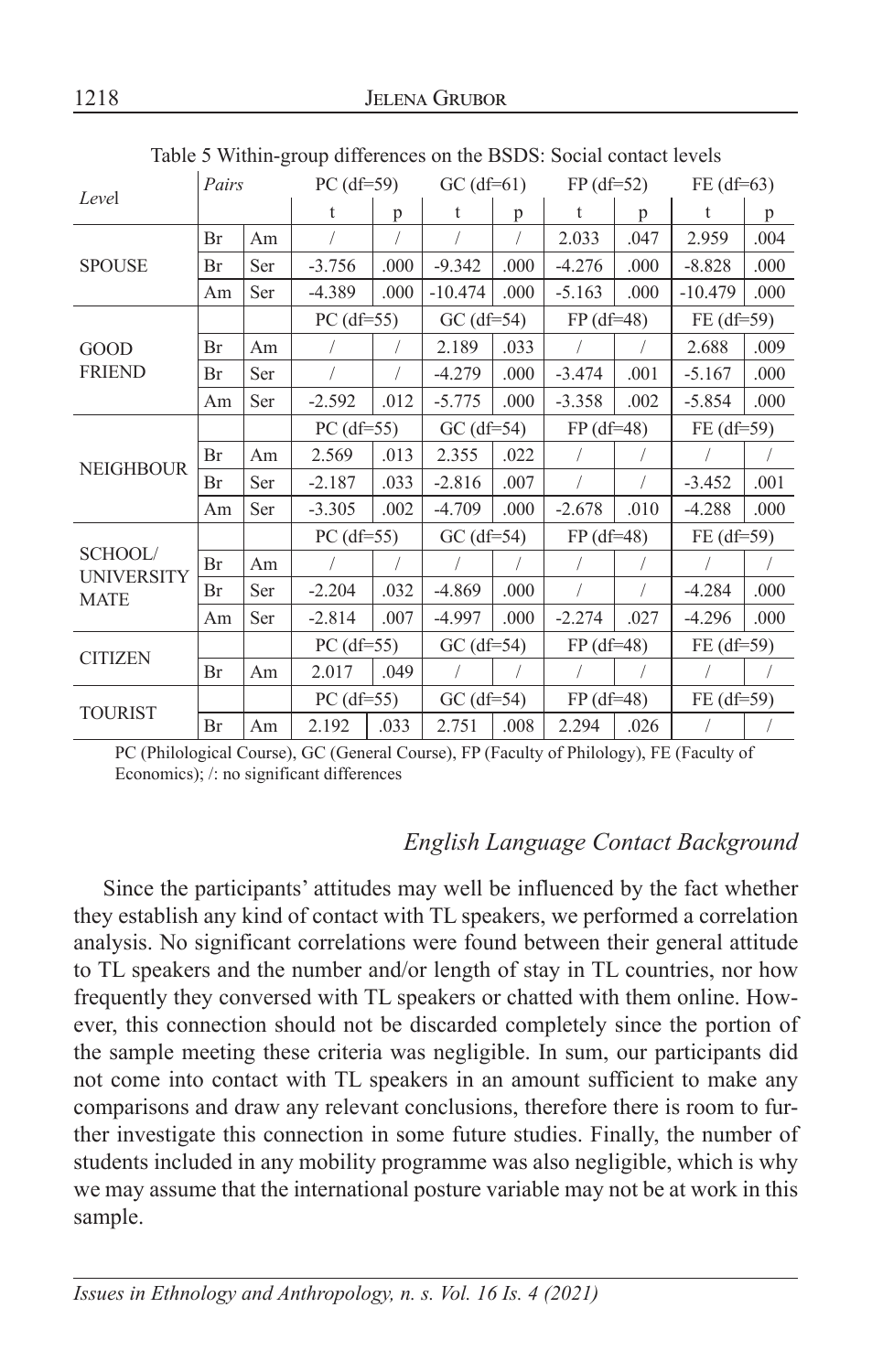## Discussion

Since attitudes to TL speakers are likely to influence the formation of L2 attitudes in general, we set out to explore secondary and tertiary students' attitudes to TL speakers. To this end, we have chosen the two most widely spread English varieties, and more importantly, those that are most typically, if not the only ones studied in the formal education in Serbia. In addition, we aimed at investigating the level of social and psychological distance that the participants experience with these two nations, which may be relevant both to the investigation into sociocultural, affective variables within broader models of SLA, but also cultural studies. In the context of the former, the mentioned empirical study (Grubor 2012) found that attitudes towards TL speakers was one of the variables to explain the attitude to learning English as a foreign language, which in turn influenced achievement through the agency of intention to master the English language.

In the current research, the participants showed positive attitudes towards the TL speakers included in this study, the British and Americans. In general, Phil groups evaluated the TL speakers much more positively than Non-Phil groups. The differences between the evaluation of their own speakers and TL speakers (the social distance) were found in all the subgroups of the sample, but they were smaller in Phil groups, even at the most intimate level (spouse). It follows therefore that Phil groups were more willing to come into contact and identify with the nations in question, even at the most intimate level. We may assume that the Phil participants are familiar with the TL culture to a much greater extent than Non-Phil groups, and thus evaluate these nations better and make a smaller difference between their own and TL culture. With this in view, previous research found that higher proficiency students, which in our case could be Phil groups, have a higher level of intercultural awareness and that this awareness develops with pre-training (Hismanoglu 2011). Against this backdrop, Phil groups study literary TL works, as part of their curriculum, they have cultural studies courses at the university level, and at the secondary level, these elements are either closely intertwined with other class contents or they have separate lessons aimed at these aspects.<sup>6</sup>

In terms of the two L2 nations, overall, Americans were the least positively evaluated nation by our sample, as regards both the general attitude and individual levels of intimacy tested by the scale. In secondary school students, Phil

<sup>6</sup> Both Phil and Non-Phil secondary school students are exposed to different samples of language (written or oral) that include different cultural elements (e.g. music, food, customs etc). However, specific cultural elements are on the Phil group curriculum, such as the analysis of authentic literary works of English/American writers (as part of reading assignments).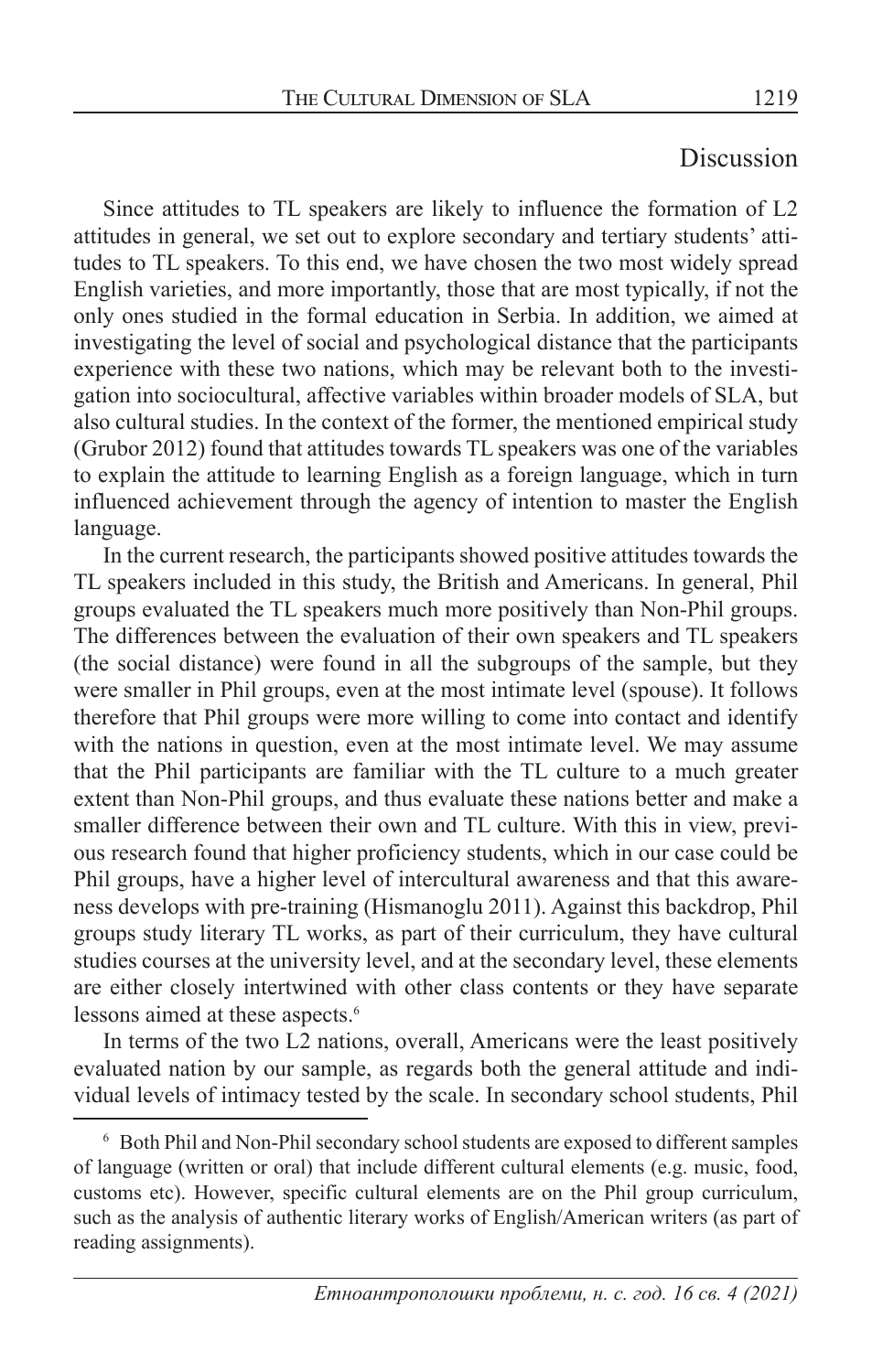groups more positively evaluated both TL nations than Non-Phil groups, both in the general attitude and on the individual levels of the scale. Phil groups also made no difference in having TL nations as their good friends in comparison to their nation, as Non-Phil did. Interestingly, the secondary students made no difference between having the British or Americans as a spouse, whereas the tertiary students did, with the British being more 'acceptable' as husbands and wives. This finding is somewhat challenging if we take into account the fact that American English is regarded the most influential and most frequently used variety according to the *World System of Englishes* model, or the 'hub', 'hypercentral' variety (Mair 2013). However, according to this model British English is regarded as 'super-central' variety, which also makes an impact on other varieties of English. In other words, the influence is assumed to be top-down, from the hypercentral variety (American English) but also from the super-central ones (British English) to the varieties in the lower levels of the layered hierarchy (Seoane 2016, 5). Although we did not test the personal preference and/or choice/ use of the specific variety, nor included 'Serbian English' as a potential variety, one line of thought may be that L2 learners do not evaluate the language through its speakers, as previously presupposed.7 However, such a statement would be overtly simplified and the situation becomes even fuzzier and more complicated with the international status of "English as the hypercentral language" (de Swaan 2013, 71), and the fact that both the British and Americans speak this language. On the one hand, American variety seems to be omnipresent in popular culture (music, films, shows etc), thereby most likely wielding enormous influence over young people. On the other hand, speakers' perceptions may be 'faulty', in line with the results of some studies showing that the majority of L2 speakers actually mix the varieties, many even without realising it (cf. Grubor, Bjelogrlić and Hinić 2008; Grubor and Hinić 2011).

Finally, although the sample involved in the current research may be said to represent typical foreign language learners, since they did not stay in TL countries, nor were involved in mobility programmes, the indirect contact they establish with TL culture(s) through different media must not be discarded entirely. Even stay-abroad (SA) research has frequently pointed to the fact that students who stay in TL countries tend to stay within their L1 communities (other students staying abroad) rather than immerging with TL speakers (Mitchell, Tracy-Ventura and McManus 2015), questioning the actual influence of SA on students' integration into TL communities. Against such a backdrop, many authors advocate the idea that the notion of culture must be redefined in times of globalisation. The reason is the fact that "the Internet and networking culture on-line

<sup>7</sup> This statement does not hold in the context of different varieties of one's own language (L1), since a plethora of sociolinguistic research speaks in favour of this premise.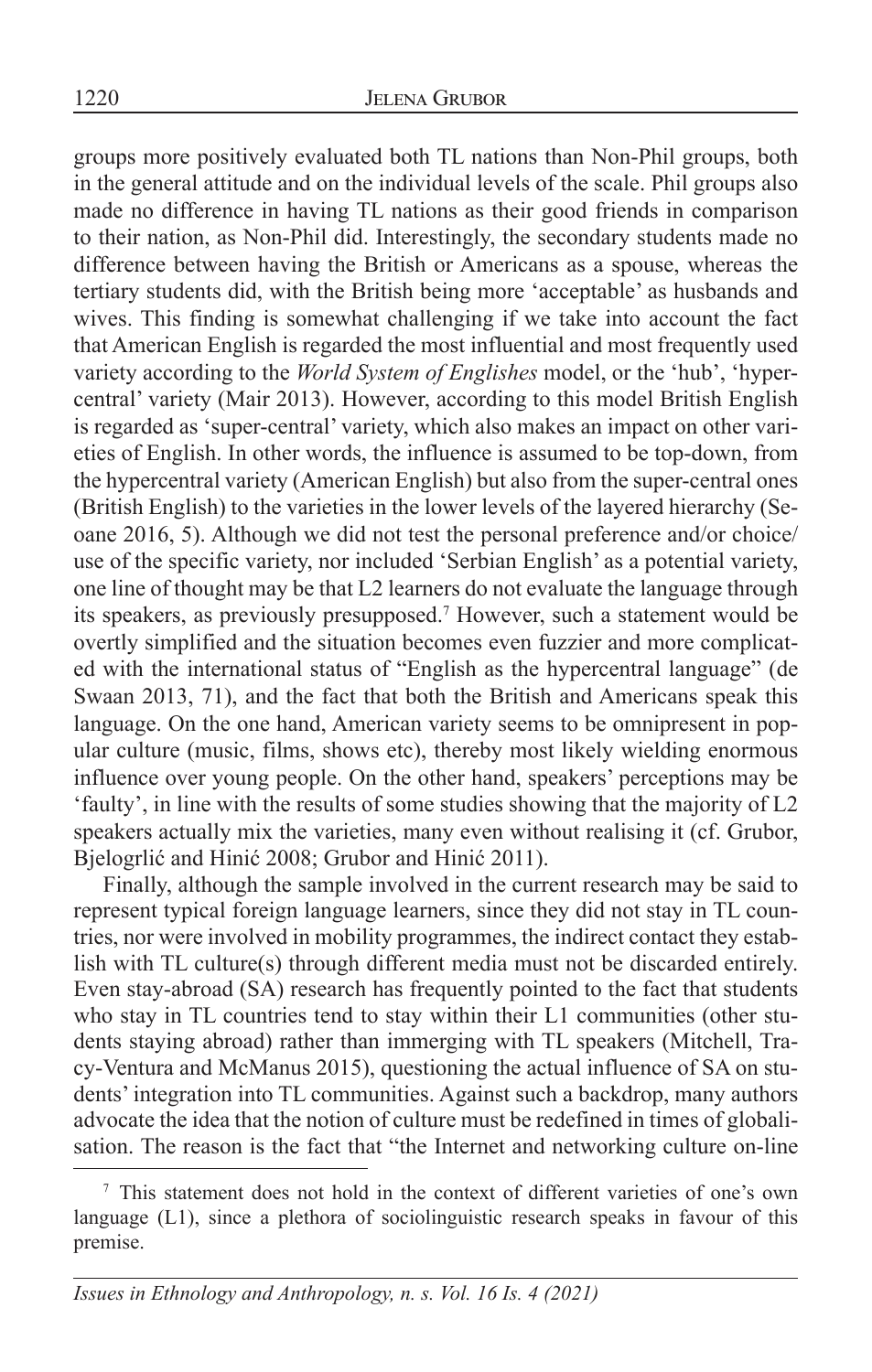[...] offer an a-historical world of connections and relations that replace quality with quantity, time with space, reality with hyperreality" (Kramsch 2011, 309). It is reasonable to assume, therefore, that these 'external influences' *do* shape learners' perceptions of the TL culture, its speakers, language, on the one hand, but also the 'international community' as termed in the literature, on the other.<sup>8</sup>

Finally, we need to point to some of the *limitations* of the current study. The main limitations are associated with the sample and its nature: it was random, but not representative according to the statistical criteria; there was an uneven distribution of the participants by the sex criterion; the number of the students who stayed in an English-speaking country or were included in a mobility programme was insignificant. Furthermore, the nature of the research instrument may be somewhat limiting: regardless of the 'immediate' nature of the scale items, self-reports do bring a danger of giving socially desirable answers (Grubor 2012, 2021).

Conclusion

"Beneath the clearly perceived, highly explicit surface culture, there lies a whole other world" (Hall 1981, 29)

Out of many functions, language serves the purpose of communicating one's ideas, thoughts, desires etc, expressing one's identity, as well as culture (Kirkpatrick 2007). The 'cultural element' of SLA, as we termed it herein, was typified by the participants' attitudes towards TL speakers. These attitudes were measured by instant responses of the participants' impressions of two TL groups. This measure of attitudes thus 'compels' the participants to imagine different scenarios and be as straightforward as possible, leaving less room for contemplation, which may be influenced by social desirability that is frequently associated with self-reports (Grubor 2021).

Although a growing number of studies pinpoint the mobility of people and blending of cultures in a globalised world of modern times (e.g. Butler 2017), or posit the existence of 'cyberculture' (Kramsch and Zhu Hua 2016, 312), thereby "challenging simplistic dichotomies of Self and Other" (Moon 1996, 308), this seems not to be the case with our sample, at least from the formal point of view (if we exclude the impact of global networks, which we did/could not measure). The main finding that this study has revealed suggests that individuals who are

<sup>&</sup>lt;sup>8</sup> Ethnolinguistic communities that do not belong to the TL community in its 'purest' form, but those using English for a wide range of purposes (e.g. using English for travelling, business, studying, or any kind of mobility purposes).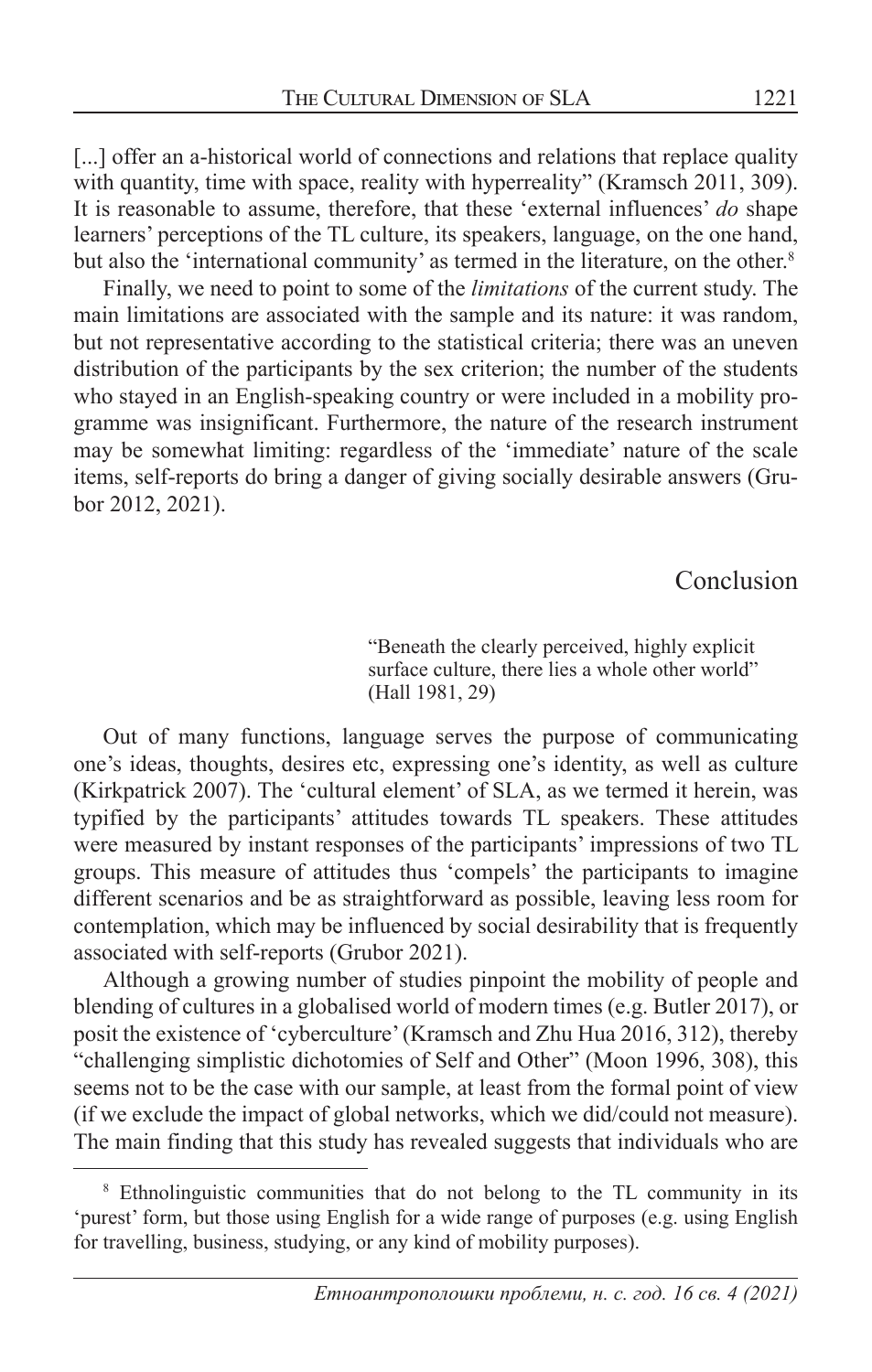more familiar with the TL culture turn out to evaluate its speakers more positively and are generally more willing to identify with TL members. In practical terms, class implications for teachers would be to include more 'cultural' elements in their English classes and work towards fostering positive attitudes to the TL and its culture.

Apart from social distance scales, social distance can also be measured indirectly through specific items on an attitudinal scale, as with the EFLS-ALE scale previously mentioned (Grubor 2020). In the three-factor structure obtained via confirmatory factor analysis, one of the extracted factors was 'language purism' (Grubor 2020), or else 'nationalism/liberalism' (Grubor 2012, 2018b). However, this instance of nationalism/liberalism (language purism) rather reflects "foreign speakers' tolerance to changes coming from other languages on a more abstract level rather than posing an actual threat to their L1. [...] [but] may be indicative of the acceptance of other cultures, their members and cultural forms of expression, and thus a telltale sign of L2 attitudes" (Grubor 2021, 301) .

In a similar vein, we contend that foreign language learners may form beliefs about 'imaginary' communities that are the product of the learner's perception, resulting from their value systems, entrenched beliefs, previous experiences, and the like. As Kramsch and Zhu Hua put it (2016, 318), these TL communities may be "a reconstruction of past communities and historically constituted relationships, but also a community of the imagination".9 Simply put, the concept of integration may be an actual or metaphorical integration into the L2 community (Csizér and Dörnyei 2005), and if learners' perceptions should be arranged on the distance-integration continuum, an intersection point would not be perfectly stable but rather moveable because their integration is very likely to be a fluid category, dependent on a wide range of factors.

In sum, regardless of the fact whether the social distance is directed at actual flesh and blood people, or else 'imaginary TL speakers', who are the product of L2 learners perceptions and/or 'imaginings', this construct tends to be valid in the context of SLA, as some previous studies suggest (e.g. Grubor 2012). In addition, no matter the context and reality, it is reasonable to assume that perception takes on an added importance. Even in cases of predominantly typical foreign language learners, as was the case with our sample, TL communities do not diminish in importance. Whether actual or imaginary, in the learner's eye, they are the product of their perception, personal interpretation based on dif-

<sup>&</sup>lt;sup>9</sup> Note that 'imaginary communities' discussed herein refer to L2 learners' perceptions and how they imagine TL speakers to be, rather than 'imagined communities' that are used to refer to predominantly international communities in line with the international status of English (Yashima & Zenuk-Nishida 2008) or 'a desired community that offers possibilities for an enhanced range of identity options in the future" (Kramsch & Zhu Hua 2016, 318).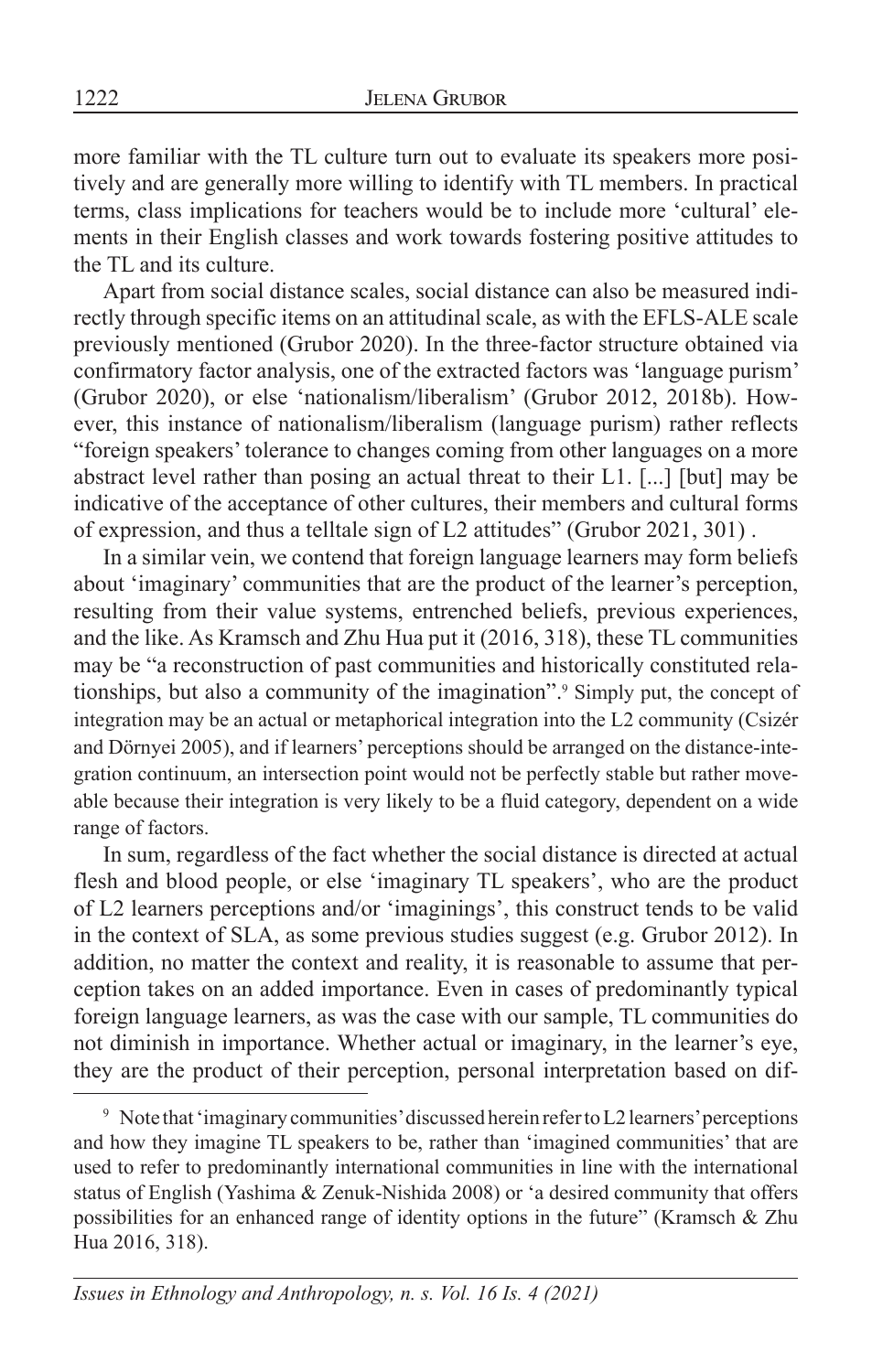ferent forms of input they receive about them through a wide range of stimuli, or their personal experience with them (direct or indirect). In a word, they may be the result of a stereotypical image, of a 'unique' (personal) image, and/or an entirely personal experience of a culture and/or its speakers.

In terms of future directions that some prospective studies may take, the next possible step could be to empirically test the role of the distance/integration variable within a broader model of L2 attitude formation. What the current study failed to determine is whether there is a difference in attitude between students who have been exposed to real-life TL speakers and those who base their beliefs only on their own 'imaginings', which may thus be investigated in further research.

#### **References**

- Acton, William. 1979. "Second language learning and perception of difference in attitude" Unpublished doctoral thesis. University of Michigan.
- Bogardus, Emory, Stephen. 1925. "Social Distance and Its Origins". *Journal of Applied Sociology* 9: 216–226.
- Bogardus, Emory, Stephen. 1933. "A Social Distance Scale". *Sociology and Social Research* 17: 265–271.
- Brown, H. Douglas. 1980. "The Optimal Distance Model of Second Language Acquisition". *TESOL Quarterly* 14: 157–164. https://doi.org/10.2307/3586310
- Brown, H. Douglas. 2014. *Principles of Language Learning and Teaching* (6<sup>th</sup> ed.). New York: Pearson Education, Inc.
- Bugarski, Ranko. 2003. *Lingvistika o čoveku*. Beograd: Prosveta.
- Butler, Yuko Goto. 2017. "ISLA in East Asian Contexts". In *The Routledge Handbook of Instructed Second Language Acquisition*, edited by Shawn Loewen and Masatoshi Sato, 321–337. New York: Taylor & Francis.
- Byram, Michael. 1997. *Teaching and Assessing Intercultural Communicative Competence*. Clevedon: Multilingual Matters.
- Csizér, Kata and Zoltán Dörnyei. 2005. "The internal structure of language learning motivation and its relationship with language choice and learning effort". *Modern Language Journal* 89(1): 19–36.
- De Swaan, Abram. 2013. "Language Systems". In *The Handbook of Language and Globalization*, edited by Nikolas Coupland, 56–76. Malden MA: Blackwell.
- Dörnyei, Zoltan. 1994. "Motivation and Motivating in the Foreign Language Classroom". *Modern Language Journal* 78 (3): 273–284. https://doi.org/10.1111/j.1540–4781.1994.tb02042.x
- Dörnyei, Zoltan. 2011. *Research Methods in Applied Linguistics*. Oxford: Oxford University Press.
- Dörnyei, Zoltan, Kata Csizér and Nora Németh. 2006. *Motivation, Language Attitudes and Globalisation: A Hungarian Perspective*. Clevedon: Multilingual Matters.
- Edwards, John. 1982. "Language Attitudes and their Implications Among English Speakers: Social and Applied Contexts". In *Attitudes Towards Language Variation*, edited by Ellen B. Ryan and Howard Giles, 20–33. London: Edward Arnold.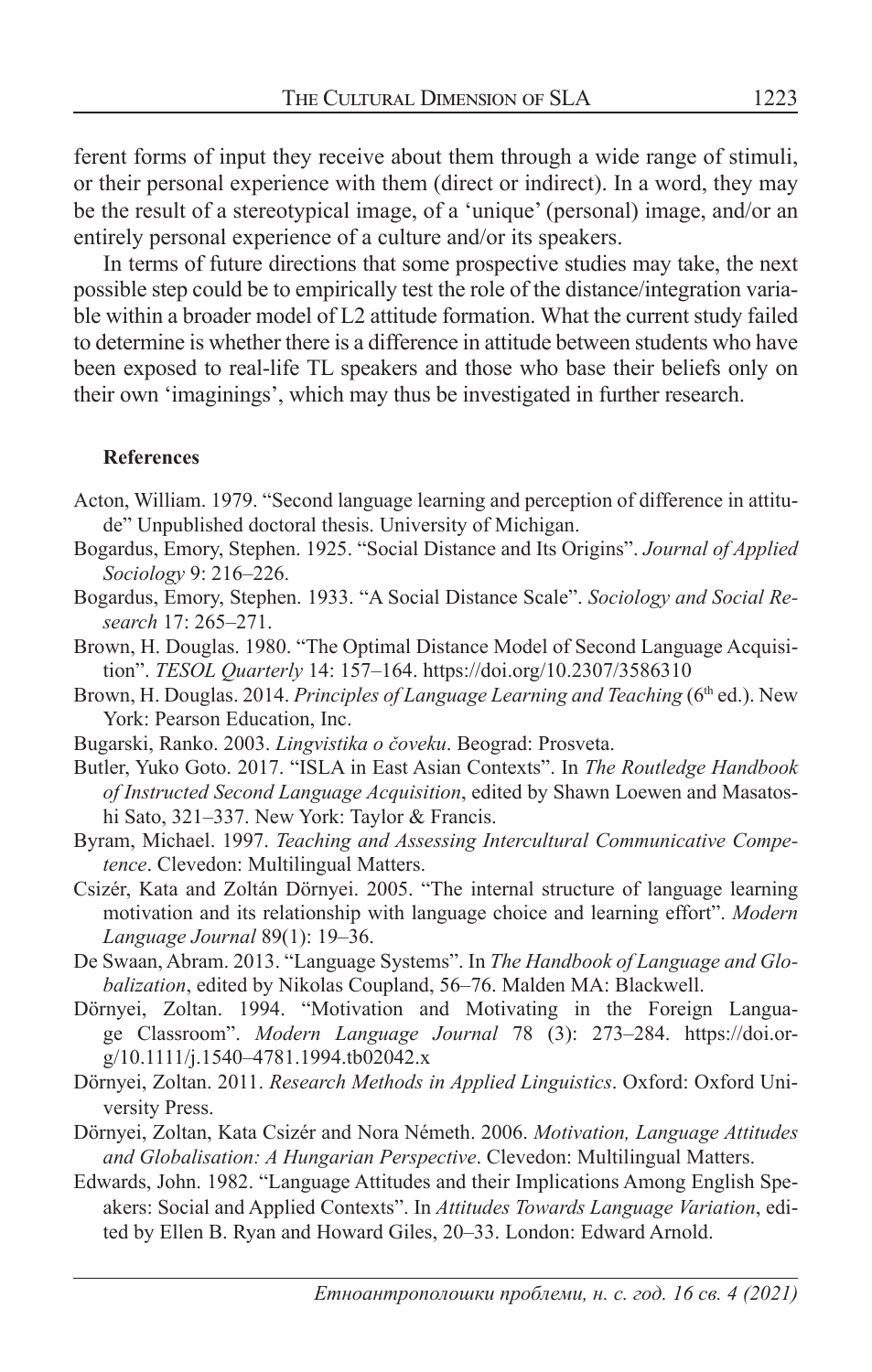Ellis, Rod. 1990. *Instructed Second Language Acquisition*. Oxford: Basil Blackwell.

- Ellis, Rod. 2015. *Understanding Second Language Acquisition* (2nd ed.). Oxford: Oxford University Press.
- Gardner, Robert, Charles. 1979. "Social Psychological Aspects of Second Language Acquisition". In *Language and Social Psychology*, edited by Howard Giles and Robert St. Clair, 193–220. Oxford: Blackwell.
- Gardner, Robert, Charles. 1985. *Social Psychology and Second Language Learning: The Role of Attitude and Motivation.* London: Edward Arnold.
- Gardner, Robert, Charles. 2007. "Motivation and Second Language Acquisition". *Porta Linguarium* 8: 9–20.
- Gass, Susan, M. and Larry Selinker. 2008. *Second Language Acquisition: An Introductory Course* (3rd ed.). New York: Routledge.
- Grubor, Jelena. 2012. "Stavovi prema učenju engleskog kao stranog jezika i njihov uticaj na postignuće" Doktorska dis. Filološki fakultet, Univerzitet u Beogradu.
- Grubor, Jelena. 2015. "Ispitivanje L2 stavova". *Inovacije u nastavi časopis za savremenu nastavu* 28 (1): 140–148. https://doi.org/10.5937/inovacije1501140G
- Grubor, Jelena. 2018a. "Vannastavni input i stav prema učenju engleskog kao stranog jezika". *Primenjena lingvistika* 19: 61–74. https://doi.org/10.18485/primling.2018.19.6
- Grubor, Jelena. 2018b. "Stavovi roditelja prema učenju engleskog jezika svoje dece". *Nastava i vaspitanje* 67 (3): 453*–*469. https://doi.org/10.5937/nasvas1803453G
- Grubor, Jelena. 2020. "What Makes up the Attitude to Learning English: EFLS-ALE Scale". In *Science Beyond Boundaries 3*, *Vol. 2 Language and Languages*, edited by Golub Jašović, Branislava Dilparić and Jelena Bajović, 31–51. Kosovska Mitrovica: Faculty of Philosophy, University of Priština.
- Grubor, Jelena. 2021. "L2 Attitudes Across Secondary Education: How (Relatively) Stable Are They?" *Nasleđe (Kragujevac)* 48: 299*–*314.
- Grubor, Jelena and Darko Hinić. 2011. "Pronunciation Tendencies Towards British and American English in EFL Teachers in Serbia: Are Teachers Immune to Global Influences?" *Nasleđe (Kragujevac)* 8 (17): 299–310.
- Grubor, Jelena, Darko Hinić and Jelena Petrović-Desnica. 2011. "How Do EFL Teachers Feel About Touching Wood or Knocking on Wood? Attitudes and Choice of British/ American English". In *ELLSIIR Proceedings, Volume I*, edited by Nenad Tomović and Jelena Vujić, 447–456. Belgrade: Faculty of Philology, University of Belgrade.
- Grubor, Jelena, Nataša Bjelogrlić and Darko Hinić. 2008. "British or American English in Serbia, or Both?" *Nasleđe* (*Kragujevac*) 5 (11): 123–131*.*
- Hall, Edward, Twitchell. 1981. *Beyond Culture*. New York: Anchor.
- He, Agnes Weiyun. 2011. "Language Socialization". In *The Routledge Handbook of Applied Linguistics*, edited by James Simpson, 287–302. Abingdon: Routledge.
- Hismanoglu, Murat (2011). "An Investigation of ELT Students' Intercultural Communicative Competence in Relation to Linguistic Proficiency, Overseas Experience and Formal Instruction". *International Journal of Intercultural Relations* 35 (6): 805– 817. https://doi.org/10.1016/j.ijintrel.2011.09.001
- Jones, Barry. 2005. "Developing Cultural Awareness". In *Issues in Modern Foreign Languages Teaching*, edited by Kit Field, 151–162. Taylor & Francis e-Library.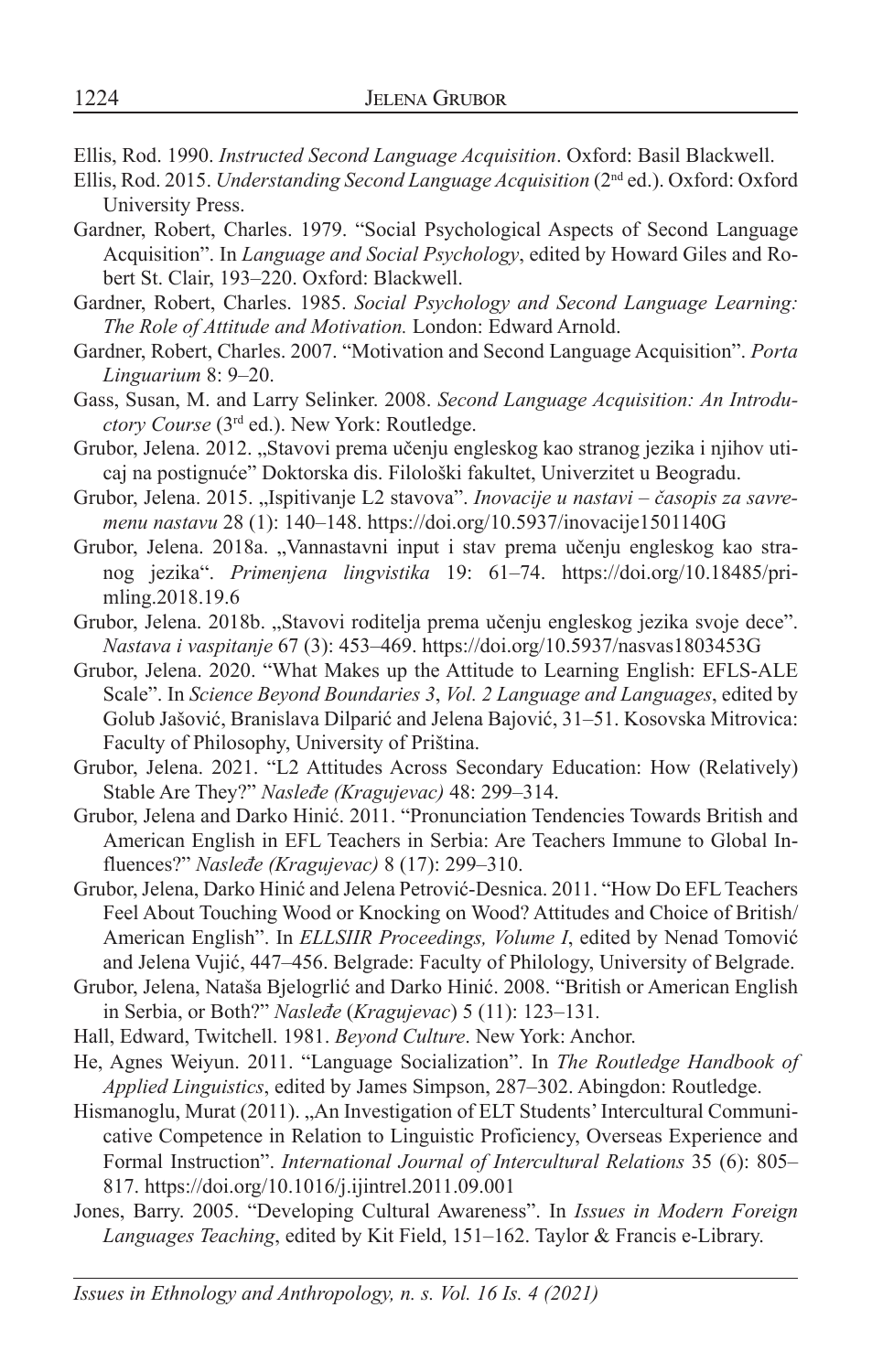- Kirkpatrick, Andy. 2007. *World Englishes: Implications for International Communication and English Language Teaching*. Cambridge: Cambridge University Press.
- Kramsch, Claire. 2001. *Language and Culture*. Oxford: Oxford University Press.
- Kramsch, Claire. 2011. Language and Culture. In *The Routledge Handbook of Applied Linguistics*, edited by James Simpson, 305–317. Abingdon: Routledge.
- Kramsch, Claire and Hua Zhu. 2016. "Language and Culture in ELT". In *The Routledge Handbook of English Language Teaching*, edited by Graham Hall, 38–50. Oxon: Routledge.
- Larson-Hall, Jenifer. 2010. *A Guide to Doing Statistics in Second Language Research Using SPSS*. Oxon: Routledge.
- Mair, Christian. 2013. "The World System of Englishes: Accounting for the Transnational Importance of Mobile and Mediated Vernaculars". *English World-Wide* 34: 253–278. https://doi.org/10.1075/eww.34.3.01mai
- Maurer, Trent, W. 2013. "Evaluation of a Classroom Exercise on Social Distance and Discrimination". *International Journal for the Scholarship of Teaching and Learning* 7 (2). https://doi.org/10.20429/ijsotl.2013.070218
- Mitchell, Rosamond, Nicole Tracy-Ventura and Kevin McManus, eds. 2015. *Residence Abroad, Social Networking and Second Language Learning*: *Eurosla Monographs Series 4*. Amsterdam: The European Second Language Association.
- Moon, Dreama, Gail. 1996. "Concepts of 'culture': Implications for intercultural communication research". *Communication Quarterly* 44 (1): 70–84. https://doi. org/10.1080/01463379609370001
- Pérez-Vidal, Carmen. 2017. "Study Abroad and ISLA". In *The Routledge Handbook of Instructed Second Language Acquisition*, edited by Shawn Loewen and Masatoshi Sato, 339–360. New York: Taylor & Francis.
- Scherger, Anna-Lena. 2019. "Dative case marking in 2L1 and L2 bilingual SLI". In *Proceedings of Gala 2017: Language Acquisition and Development*, edited by Pedro Guijarro-Fuentes and Cristina Suárez-Gómez, 95–115. Cambridge: Cambridge Scholars Publishing.
- Schumann, John, H. 1978. "The Acculturation Model for Second Language Acquisition". In *Second Language Acquisition and Foreign Language Teaching*, edited by Rosario C. Gingras, 27–50. Arlington, VA: Center for Applied Linguistics.
- Schumann, John, H. 1986. "Research on the acculturation model for second language acquisition". *Journal of Multilingual and Multicultural Development* 7: 379–392. https://doi.org/10.1080/01434632.1986.9994254
- Scrivener, Jim. 2015. *Learning Teaching: The Essential Guide to English Language Teaching* (3rd ed.). Oxford: Macmillan Education.
- Seoane, Elena. 2016. World Englishes Today. In *World Englishes: New Theoretical and Methodological Considerations*, edited by Elena Seoane and Christina Suárez-Gómez, 1–15. Amsterdam/ Philadelphia: John Benjamins.
- Thyne, Maree and Rob Lawson. 2001. "The Design of a Social Distance Scale to be Used in the Context of Tourism". In *Asia Pacific Advances in Consumer Research Volume 4*, edited by Paula M. Tidwell and Thomas E. Muller, 102–107. Provo, UT: Association for Consumer Research.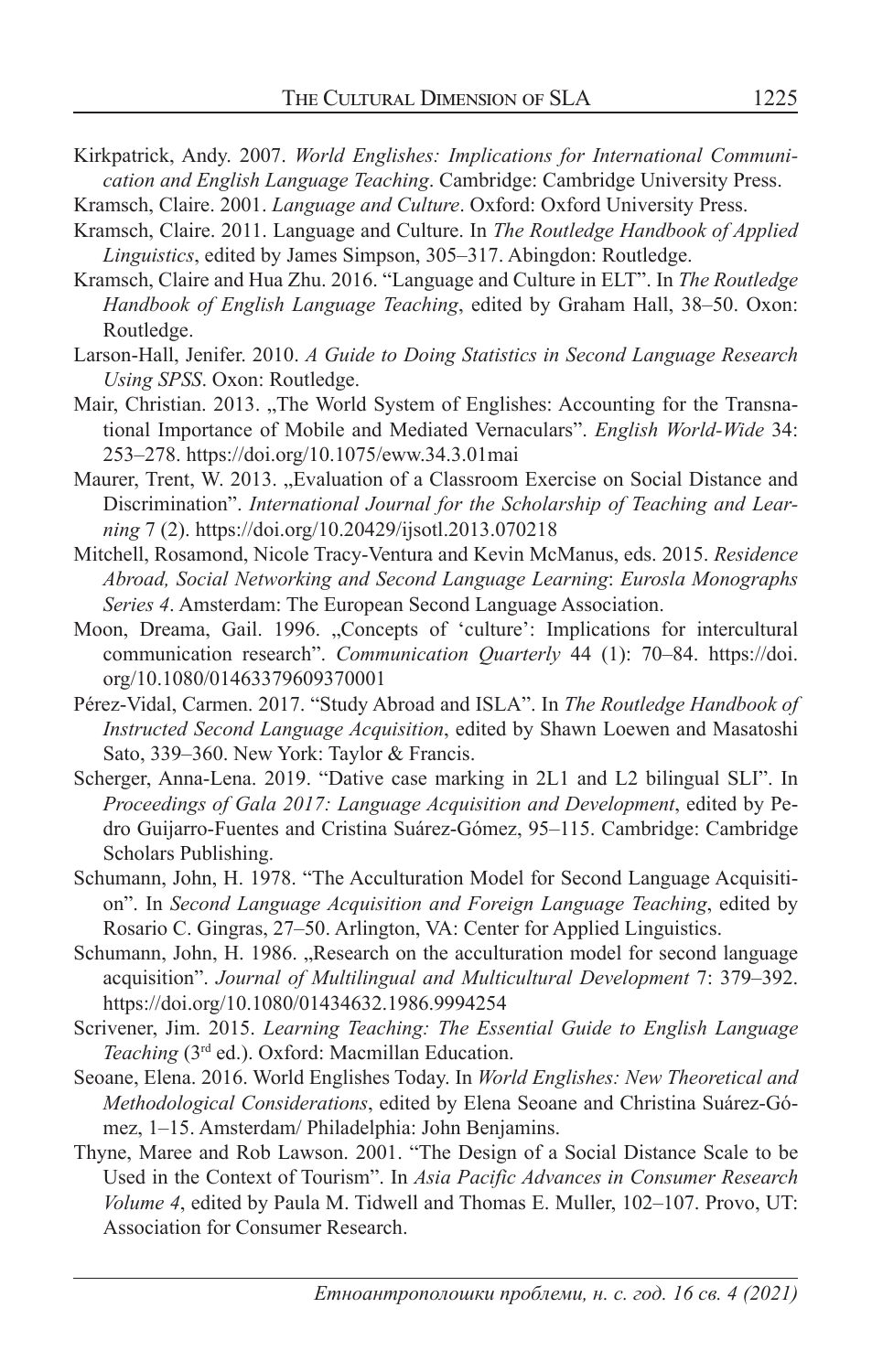Vuksanović, Gordana. 2004. "Bogardusova skala socijalnog odstojanja - prednosti i ograničenja". *Sociološki pregled* 38: 309–320.

Wark, Colin and John F. Galliher. 2007. Emory Bogardus and the Origins of the Social Distance Scale. *American Sociologist* 38 (4): 383–395. https://www.jstor.org/ stable/27700519

> Jelena V. Grubor Državni univerzitet u Novom Pazaru Departman za filološke nauke, SP Engleski jezik i književnost

#### *Kulturna dimenzija u usvajanju stranog jezika: Stavovi filološki- i nefilološki-orijentisanih srednjoškolaca i studenata prema govornicima engleskog jezika*

Stavovi prema govornicima ciljnog jezika predstavljaju aspekt učenja stranog jezika koji odslikava kulturnu dimenziju ovog procesa. U skladu sa tim, glavni ciljevi ovog istraživanja su da se utvrde stavovi ispitanika prema Britancima i Amerikancima, kao i stepen socijalne distance koju ispitanici imaju prema ovim grupama, upoređivanjem razlika u stepenu spremnosti da se identifikuju sa govornicima ciljnog i svog jezika. Uzorak iz istraživanja (N=239) činile su dve starosne grupe (srednjoškolci i studenti), i dva obrazovna profila: filološki– i nefilološki-orijentisani ispitanici. Osnovni istraživački instrumenti činile su *Bogardusova skala socijalne distance*, koja je pokazala dobru internu konzistentnost na svim subskalama, i *Skala kontakta sa engleskim jezikom*, čiji je glavni cilj da utvrdi stvarnu interakciju ispitanika sa govornicima ciljnog jezika (dužinu boravka u govornim zajednicama ciljnog jezika, potencijalnu mobilnost u okviru školskih/univerzitetskih programa razmene i sl). Rezultati sugerišu da filološki-orijentisane grupe, koje su dosta bolje upoznate sa kulturom ciljnog jezika, mnogo pozitivnije procenjuju pripadnike ciljnog jezika i da su generalno spremnije da se identifikuju sa njima, čak i na najintimnijoj relaciji (nivou supružnika). Stoga su implikacije istraživanja za nastavu da je potrebno podsticati nastavnike da kontinuirano upoznaju učenike sa različitim kulturnim elementima ciljnog jezika i da nastoje da utiču na negovanje pozitivnih stavova prema ciljnom jeziku i kulturi. Najzad, sadašnje istraživanje nije uspelo da utvrdi da li kontakt sa stvarnim ljudima u poređenju sa "imaginarnim" govornicima ciljnog jezika koji su plod percepcije pravi razliku u stavovima.

*Ključne reči*: Bogardusova skala socijalne distance, engleski kao strani jezik, filološki– i nefilološki-orijentisane grupe, kultura i govornici ciljnog jezika, socijalna distanca